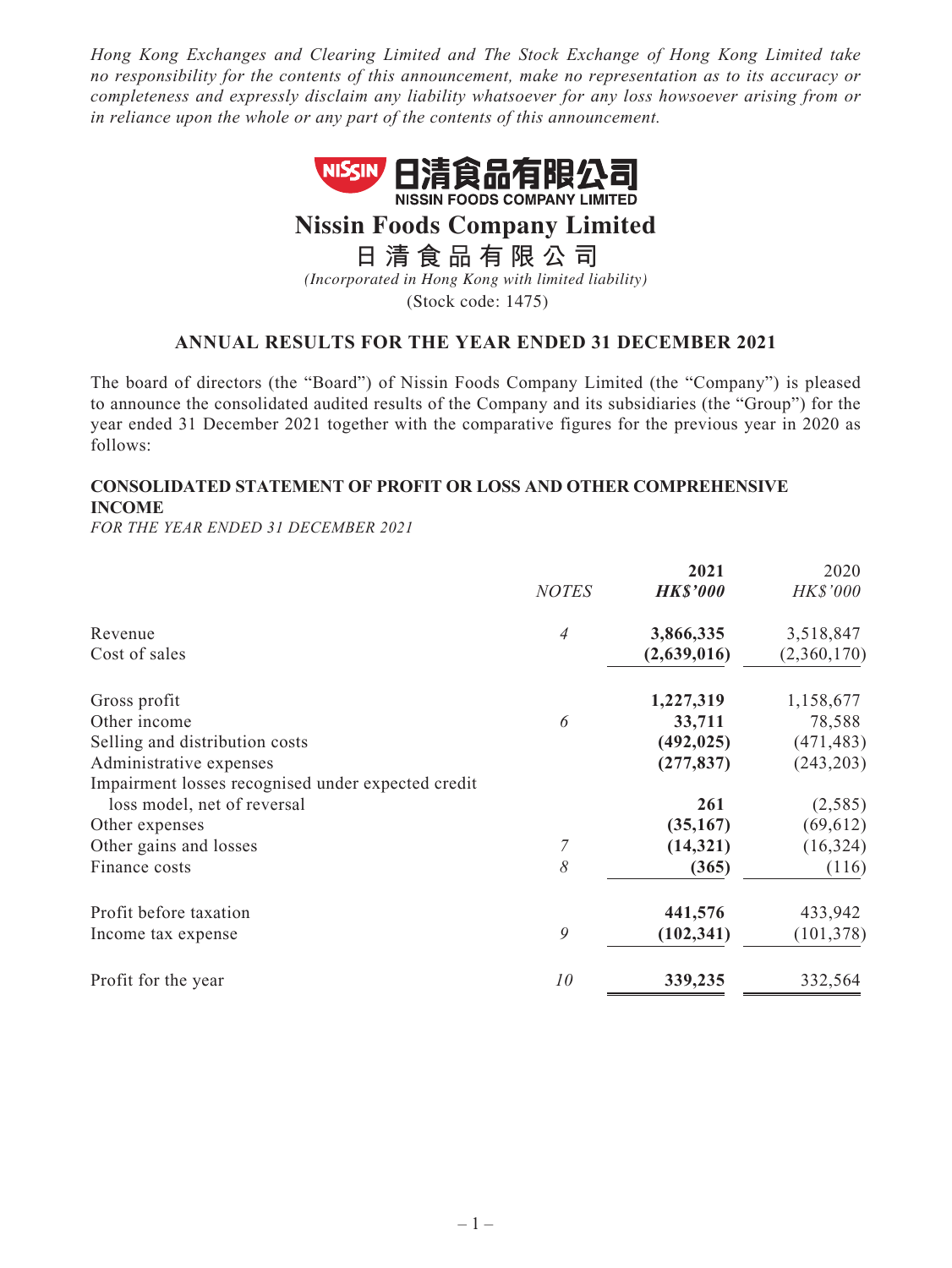|                                                                  | <b>NOTE</b> | 2021<br><b>HK\$'000</b> | 2020<br>HK\$'000 |
|------------------------------------------------------------------|-------------|-------------------------|------------------|
| Other comprehensive income                                       |             |                         |                  |
| Item that may be reclassified subsequently<br>to profit or loss: |             |                         |                  |
| Exchange differences arising on translation of                   |             |                         |                  |
| foreign operations                                               |             | 67,025                  | 137,672          |
| Total comprehensive income for the year                          |             | 406,260                 | 470,236          |
| Profit for the year attributable to:                             |             |                         |                  |
| Owners of the Company                                            |             | 303,821                 | 301,912          |
| Non-controlling interests                                        |             | 35,414                  | 30,652           |
|                                                                  |             | 339,235                 | 332,564          |
| Total comprehensive income for the year attributable to:         |             |                         |                  |
| Owners of the Company                                            |             | 366,944                 | 431,720          |
| Non-controlling interests                                        |             | 39,316                  | 38,516           |
|                                                                  |             | 406,260                 | 470,236          |
| Earnings per share                                               | 12          |                         |                  |
| Basic (HK cents)                                                 |             | 28.74                   | 28.11            |
| Diluted (HK cents)                                               |             | 28.74                   | 28.10            |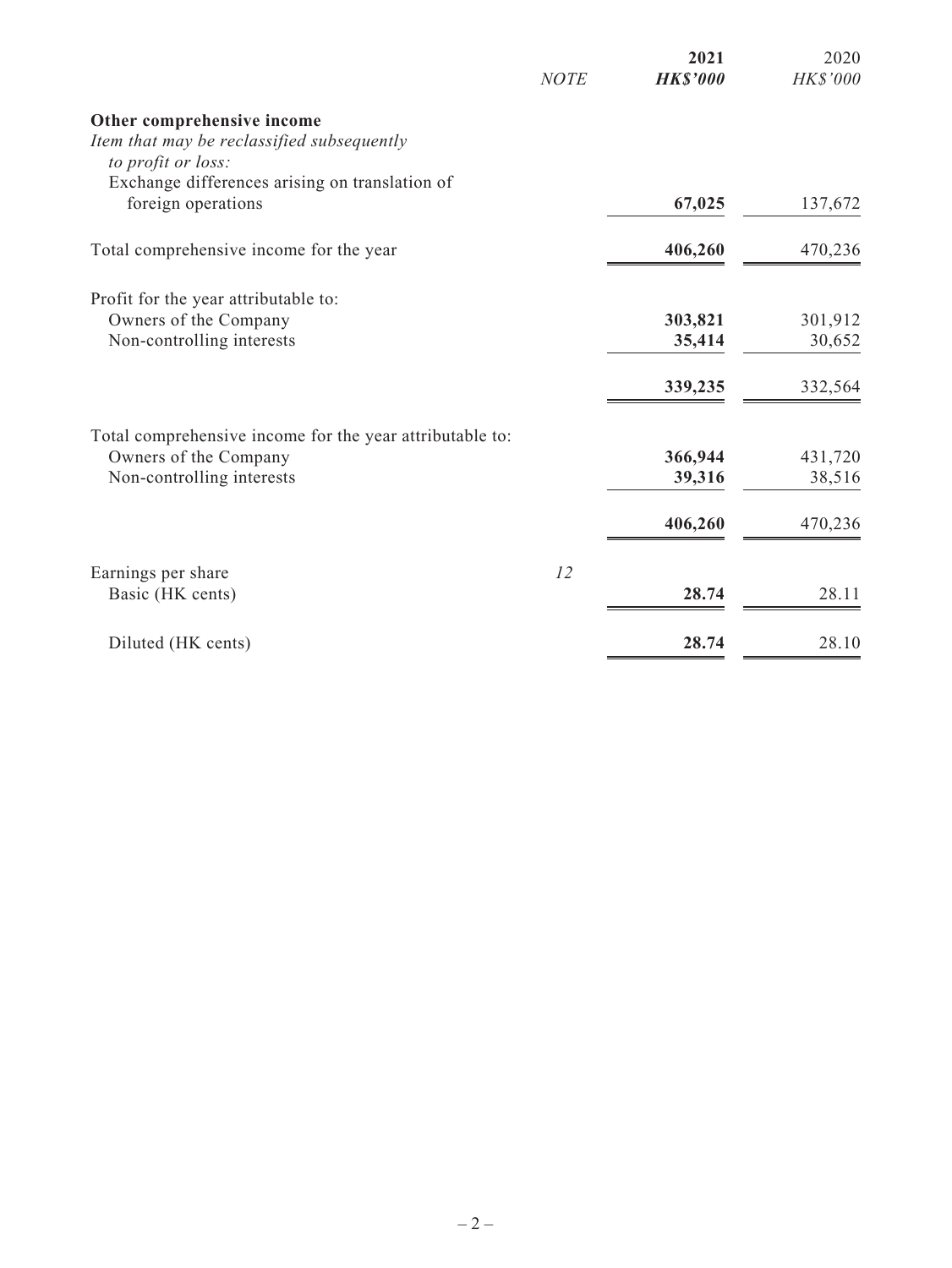## **TCONSOLIDATED STATEMENT OF FINANCIAL POSITION**

*AT 31 DECEMBER 2021*

|                                                                 |              | 2021<br><b>HK\$'000</b> | 2020<br>HK\$'000 |
|-----------------------------------------------------------------|--------------|-------------------------|------------------|
|                                                                 | <b>NOTES</b> |                         |                  |
| <b>Non-current Assets</b>                                       |              |                         |                  |
| Property, plant and equipment                                   |              | 1,625,369               | 1,515,848        |
| Right-of-use assets                                             |              | 207,510                 | 165,265          |
| Goodwill                                                        |              | 65,239                  | 64,520           |
| Intangible assets                                               |              | 42,170                  | 48,219           |
| Interest in an associate                                        |              | 116                     | 116              |
| Financial assets at fair value through profit or loss ("FVTPL") |              | 37,210                  | 32,828           |
| Deferred tax assets                                             |              | 62,511                  | 33,523           |
| Loan receivable                                                 |              | 821                     | 1,368            |
| Deposits paid for acquisition of property, plant                |              |                         |                  |
| and equipment                                                   |              | 22,057                  | 23,288           |
| Rental deposits                                                 |              | 2,051                   | 2,307            |
| Time deposits with maturity over one year                       |              | 85,616                  |                  |
|                                                                 |              | 2,150,670               | 1,887,282        |
| <b>Current Assets</b>                                           |              |                         |                  |
| Inventories                                                     |              | 464,999                 | 363,144          |
| Trade receivables                                               | 13           | 475,382                 | 508,545          |
| Bond receivables                                                |              | 37,087                  |                  |
| Other receivables, prepayments and deposits                     |              | 87,288                  | 92,877           |
| Loan receivable                                                 |              | 547                     | 547              |
| Amount due from ultimate holding company                        |              | 3,511                   | 3,766            |
| Amounts due from fellow subsidiaries                            |              | 32,504                  | 15,640           |
| Financial assets at fair value through profit or loss           |              | 198,985                 | 197,069          |
| Time deposits with maturity over three months                   |              | 17,642                  | 507,758          |
| Bank balances and cash                                          |              | 1,790,954               | 1,607,247        |
|                                                                 |              |                         |                  |
|                                                                 |              | 3,108,899               | 3,296,593        |
| <b>Current Liabilities</b>                                      |              |                         |                  |
| Trade payables                                                  | 14           | 270,227                 | 234,540          |
| Other payables and accruals                                     |              | 712,383                 | 742,962          |
| Amount due to ultimate holding company                          |              | 35,144                  | 36,712           |
| Amounts due to fellow subsidiaries                              |              | 7,199                   | 3,715            |
| Lease liabilities                                               |              | 5,576                   | 7,278            |
| Tax liabilities                                                 |              | 29,482                  | 39,713           |
| Deferred income                                                 |              | 423                     | 411              |
|                                                                 |              | 1,060,434               | 1,065,331        |
| <b>Net Current Assets</b>                                       |              | 2,048,465               | 2,231,262        |
| <b>Total Assets less Current Liabilities</b>                    |              | 4,199,135               | 4,118,544        |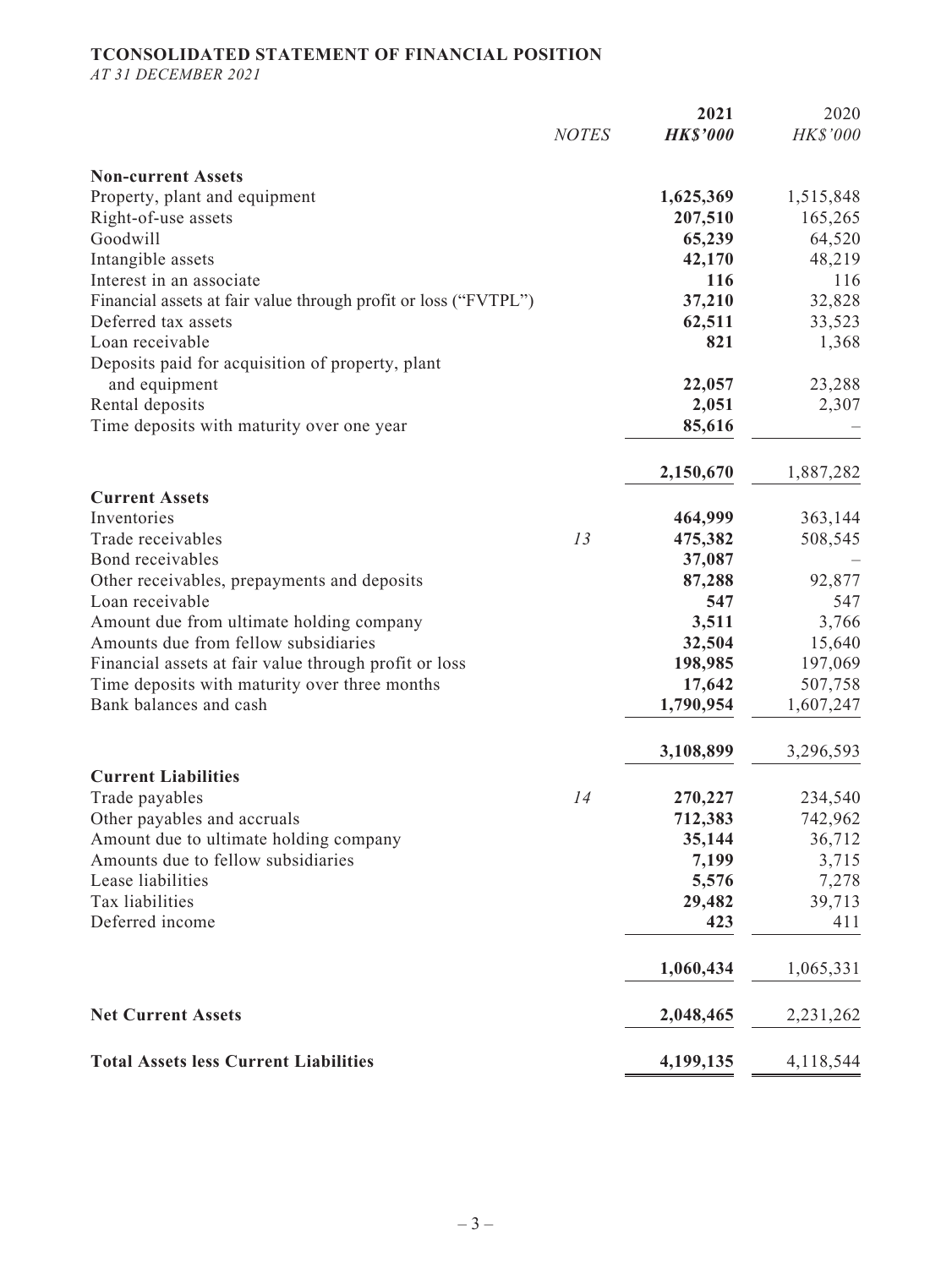|                                              | <b>NOTE</b> | 2021<br><b>HK\$'000</b> | 2020<br><b>HK\$'000</b> |
|----------------------------------------------|-------------|-------------------------|-------------------------|
| <b>Capital and Reserves</b>                  |             |                         |                         |
| Share capital                                | 15          | 2,941,441               | 2,941,441               |
| Reserves                                     |             | 1,009,198               | 954,238                 |
| Equity attributable to owners of the Company |             | 3,950,639               | 3,895,679               |
| Non-controlling interests                    |             | 165,622                 | 147,504                 |
| <b>Total Equity</b>                          |             | 4,116,261               | 4,043,183               |
| <b>Non-current Liabilities</b>               |             |                         |                         |
| Deferred tax liabilities                     |             | 56,270                  | 46,311                  |
| Lease liabilities                            |             | 5,636                   | 9,396                   |
| Deferred income                              |             | 20,968                  | 19,654                  |
|                                              |             | 82,874                  | 75,361                  |
|                                              |             | 4,199,135               | 4,118,544               |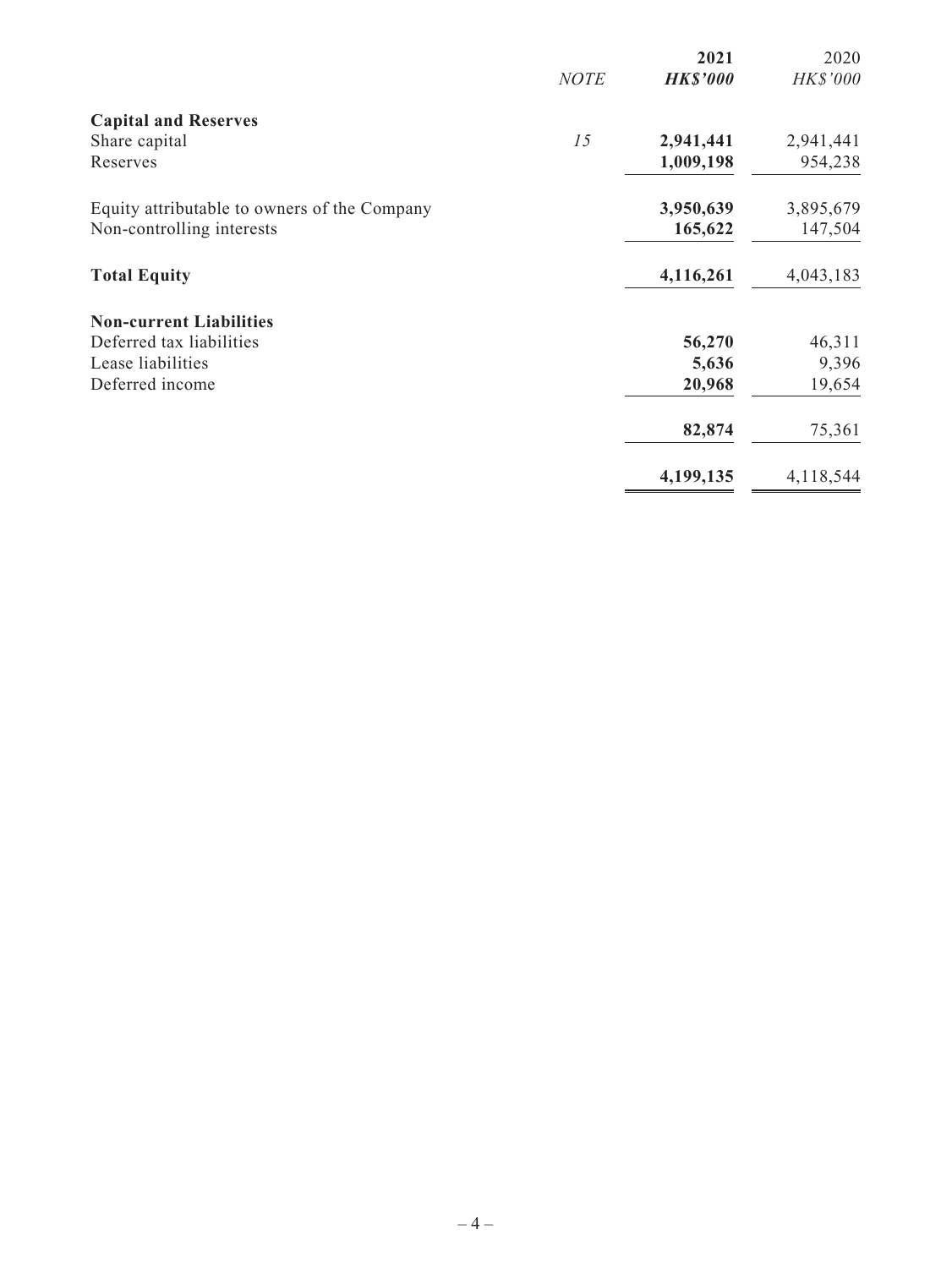## **NOTES TO THE CONSOLIDATED FINANCIAL STATEMENTS**

#### **1. GENERAL INFORMATION**

Nissin Foods Company Limited (the "Company") is a public limited company incorporated in Hong Kong and its shares are listed on The Stock Exchange of Hong Kong Limited. Its immediate and ultimate holding company is Nissin Foods Holdings Co., Ltd., a company incorporated in Japan with its shares listed on the Tokyo Stock Exchange.

The addresses of the registered office and principal place of business of the Company are 21-23 Dai Shing Street, Tai Po Industrial Estate, Tai Po, New Territories, Hong Kong, and 11-13 Dai Shun Street, Tai Po Industrial Estate, Tai Po, New Territories, Hong Kong, respectively.

The Company and its subsidiaries (collectively referred to as the "Group") is principally engaged in the manufacturing and sales of noodles, retort foods, frozen foods, beverage products, snacks and vegetable products, and provision of research and publicity services. The places of operation are located in Hong Kong and Mainland China, the People's Republic of China ("PRC").

The consolidated financial statements are presented in Hong Kong Dollar ("HK\$"), which is also the functional currency of the Company.

#### **2. BASIC OF PREPARATION OF CONSOLIDATED FINANCIAL STATEMENTS**

The financial information relating to the years ended 31 December 2021 and 2020 included in this preliminary announcement of annual results 2021 do not constitute the Company's statutory annual consolidated financial statements for those years but is derived from those consolidated financial statements. Further information relating to these statutory annual consolidated financial statements required to be disclosed in accordance with section 436 of the Hong Kong Companies Ordinance (the "Companies Ordinance") is as follows:

The Company will deliver the consolidated financial statements for the year ended 31 December 2021 to the Registrar of Companies as required by section 662(3) of, and Part 3 of Schedule 6 to, the Companies Ordinance in due course.

The Company's auditor has reported on those consolidated financial statements. The auditor's reports were unqualified; did not include a reference to any matters to which the auditor drew attention by way of emphasis without qualifying its reports; and did not contain a statement under sections 406(2), 407(2) or (3) of the Companies Ordinance.

The consolidated financial statements have been prepared in accordance with the Hong Kong Financial Reporting Standards ("HKFRS") issued by the Hong Kong Institute of Certified Public Accountants ("HKICPA"). For the purpose of preparation of the consolidated financial statements, information is considered material if such information is reasonably expected to influence decisions made by primary users. In addition, the consolidated financial statements include applicable disclosures required by the Rules Governing the Listing of Securities on The Stock Exchange of Hong Kong Limited and by the Hong Kong Companies Ordinance.

The consolidated financial statements have been prepared on the historical cost basis except for certain financial instruments that are measured at fair values at the end of each reporting period.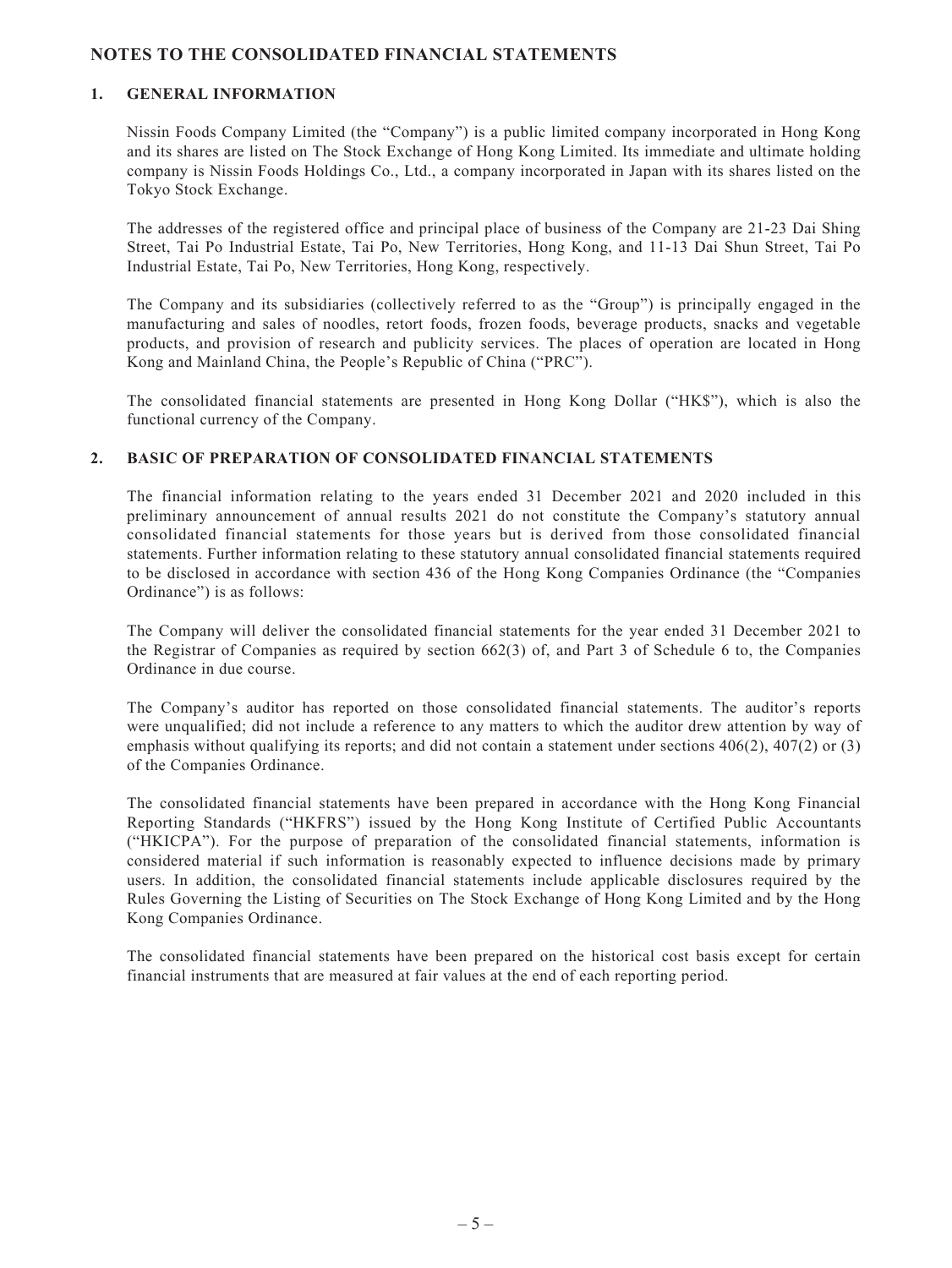#### **3. APPLICATION OF AMENDMENTS TO HONG KONG FINANCIAL REPORTING STANDARDS**

*Amendments to HKFRSs that are mandatorily effective for the current year*

In the current year, the Group has applied the following amendments to HKFRSs issued by the Hong Kong Institute of Certified Public Accountants ("HKICPA") for the first time, which are mandatorily effective for the annual periods beginning on or after 1 January 2021 for the preparation of the consolidated financial statements:

Amendment to HKFRS 16 Covid-19-Related Rent Concessions Amendments to HKFRS 9, HKAS 39, HKFRS 7, HKFRS 4 and HKFRS 16

Interest Rate Benchmark Reform – Phase 2

In addition, the Group applied the agenda decision of the IFRS Interpretations Committee (the "Committee") of the International Accounting Standards Board issued in June 2021 which clarified the costs an entity should include as "estimated costs necessary to make the sale" when determining the net realisable value of inventories.

Except as described below, the application of the amendments to HKFRSs in the current year has had no material impact on the Group's financial positions and performance for the current and prior years and/or on the disclosures set out in these consolidated financial statements.

#### **Impacts on application of the agenda decision of the Committee – Cost necessary to sell inventories (HKAS 2 Inventories)**

In June 2021, the Committee, through its agenda decision, clarified the costs an entity should include as "estimated costs necessary to make the sale" when determining the net realisable value of inventories. In particular, whether such costs should be limited to those that are incremental to the sale. The Committee concluded that the estimated costs necessary to make the sale should not be limited to those that are incremental but should also include costs that an entity must incur to sell its inventories including those that are not incremental to a particular sale.

The Group's accounting policy prior to the Committee's agenda decision was to determine the net realisable value of inventories taking into consideration incremental costs only. Upon application of the Committee's agenda decision, the Group changed its accounting policy to determine the net realisable value of inventories taking into consideration both incremental costs and promotion expenses. The new accounting policy has been applied retrospectively.

The application of the Committee's agenda decision has had no material impact on the Group's financial positions and performance.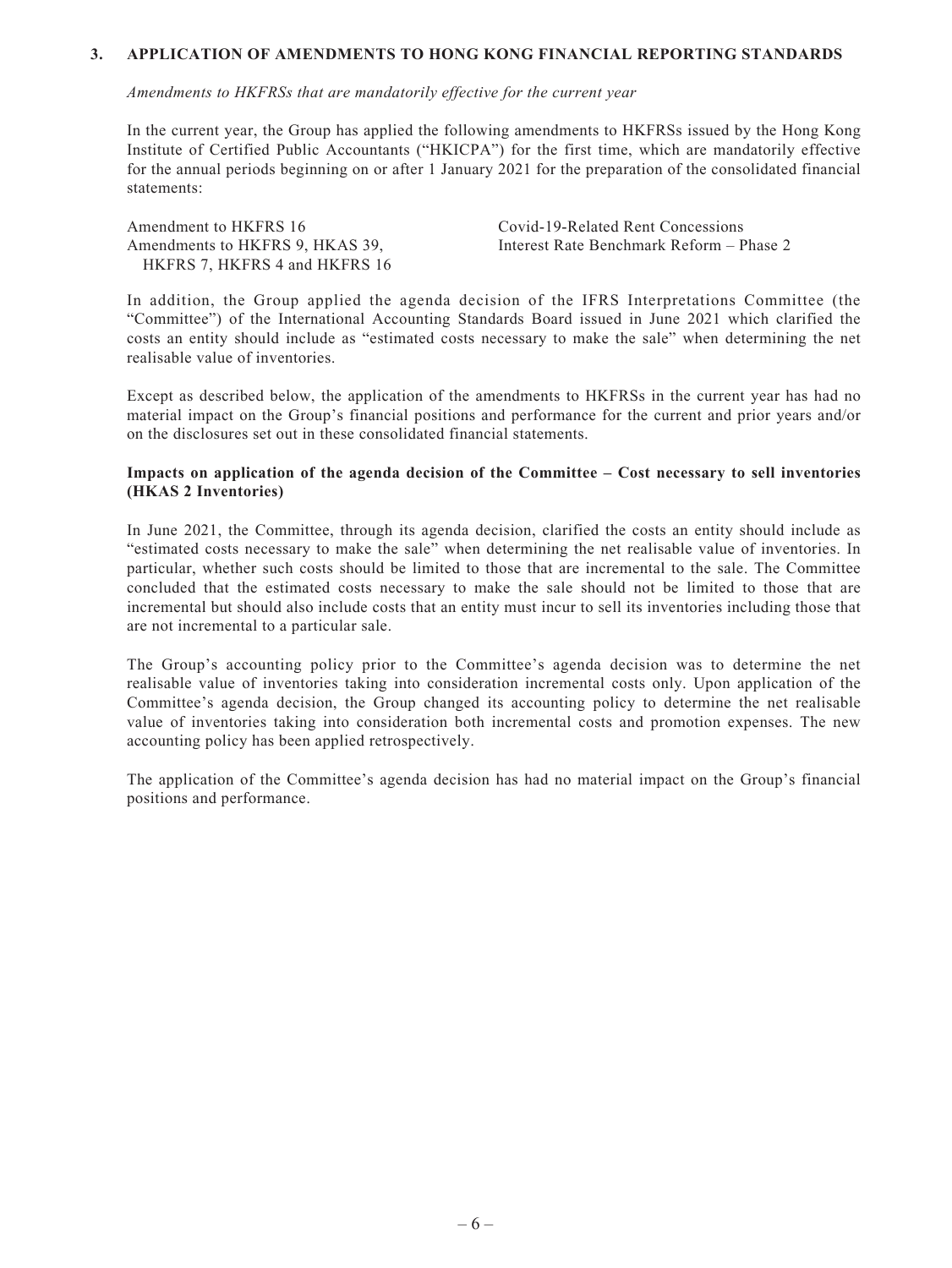The Group has not early applied the following new and amendments to HKFRSs that have been issued but are not yet effective:

| HKFRS 17                                               | Insurance Contracts and the related Amendments <sup>3</sup>                                                                   |
|--------------------------------------------------------|-------------------------------------------------------------------------------------------------------------------------------|
| Amendments to HKFRS 3                                  | Reference to the Conceptual Framework <sup>2</sup>                                                                            |
| Amendments to HKFRS 10 and HKAS 28                     | Sale or Contribution of Assets between an Investor and its<br>Associate or Joint Venture <sup>4</sup>                         |
| Amendment to HKFRS 16                                  | Covid-19-Related Rent Concessions beyond 30 June 2021 <sup>1</sup>                                                            |
| Amendments to HKAS 1                                   | Classification of Liabilities as Current or Non-current<br>and related amendments to Hong Kong Interpretation 5<br>$(2020)^3$ |
| Amendments to HKAS 1 and HKFRS Practice<br>Statement 2 | Disclosure of Accounting Policies <sup>3</sup>                                                                                |
| Amendments to HKAS 8                                   | Definition of Accounting Estimates <sup>3</sup>                                                                               |
| Amendments to HKAS 12                                  | Deferred Tax related to Assets and Liabilities arising from<br>a Single Transaction <sup>3</sup>                              |
| Amendments to HKAS 16                                  | Property, Plant and Equipment – Proceeds before Intended<br>Use <sup>2</sup>                                                  |
| Amendments to HKAS 37                                  | Onerous Contracts – Cost of Fulfilling a Contract <sup>2</sup>                                                                |
| Amendments to HKFRSs                                   | Annual Improvements to HKFRSs 2018 - 2020 <sup>2</sup>                                                                        |
|                                                        |                                                                                                                               |

<sup>1</sup> Effective for annual periods beginning on or after 1 April 2021.

<sup>2</sup> Effective for annual periods beginning on or after 1 January 2022.

<sup>3</sup> Effective for annual periods beginning on or after 1 January 2023.

<sup>4</sup> Effective for annual periods beginning on or after a date to be determined.

Except for the amendments to HKFRSs mentioned below, the directors of the Company anticipate that the application of all other new and amendments to HKFRSs will have no material impact on the consolidated financial statements in the foreseeable future.

#### **Amendments to HKFRS 3** *Reference to the Conceptual Framework*

The amendments:

- update a reference in HKFRS 3 *Business Combinations* so that it refers to the *Conceptual Framework for Financial Reporting 2018* issued in June 2018 (the "Conceptual Framework") instead of *Framework for the Preparation and Presentation of Financial Statements* (replaced by the *Conceptual Framework for Financial Reporting 2010* issued in October 2010);
- add a requirement that, for transactions and other events within the scope of HKAS 37 *Provisions, Contingent Liabilities and Contingent Assets* or HK(IFRIC) – Int 21 *Levies*, an acquirer applies HKAS 37 or HK(IFRIC) – Int 21 instead of the Conceptual Framework to identify the liabilities it has assumed in a business combination; and
- add an explicit statement that an acquirer does not recognise contingent assets acquired in a business combination.

The application of the amendments is not expected to have significant impact on the financial position and performance of the Group.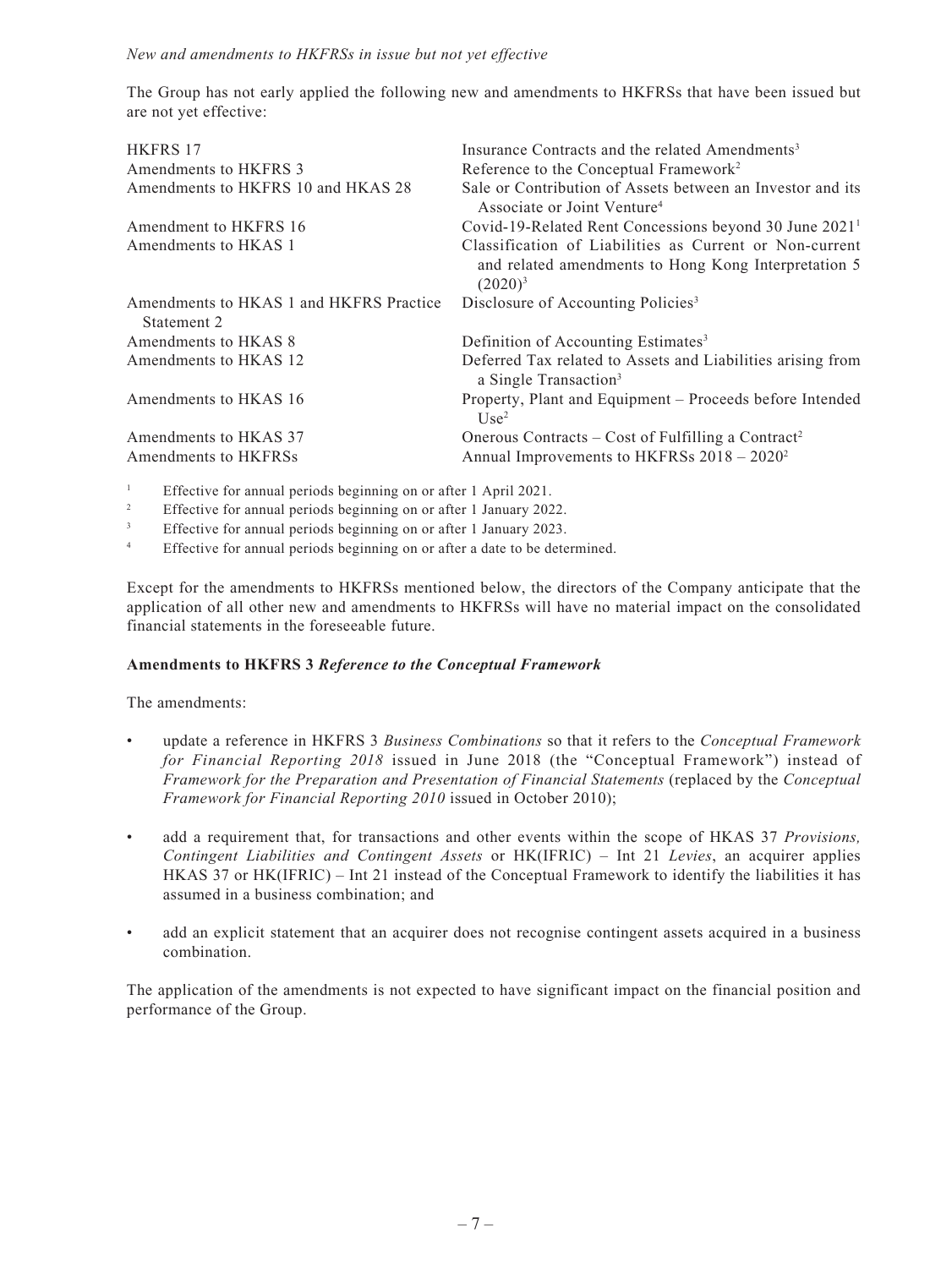## **Amendments to HKAS 1** *Classification of Liabilities as Current or Non-current and related amendments to Hong Kong Interpretation 5 (2021)*

The amendments provide clarification and additional guidance on the assessment of right to defer settlement for at least twelve months from reporting date for classification of liabilities as current or noncurrent, which:

- specify that the classification of liabilities as current or non-current should be based on rights that are in existence at the end of the reporting period. Specifically, the amendments clarify that:
	- (i) the classification should not be affected by management intentions or expectations to settle the liability within 12 months; and
	- (ii) if the right is conditional on the compliance with covenants, the right exists if the conditions are met at the end of the reporting period, even if the lender does not test compliance until a later date; and
- clarify that if a liability has terms that could, at the option of the counterparty, result in its settlement by the transfer of the entity's own equity instruments, these terms do not affect its classification as current or non-current only if the entity recognises the option separately as an equity instrument applying HKAS 32 *Financial Instruments: Presentation*.

In addition, Hong Kong Interpretation 5 was revised as a consequence of the Amendments to HKAS 1 to align the corresponding wordings with no change in conclusion.

Based on the Group's outstanding liabilities as at 31 December 2021, the application of the amendments will not result in reclassification of the Group's liabilities.

#### **Amendments to HKAS 1 and HKFRS Practice Statement 2** *Disclosure of Accounting Policies*

HKAS 1 is amended to replace all instances of the term "significant accounting policies" with "material accounting policy information". Accounting policy information is material if, when considered together with other information included in an entity's financial statements, it can reasonably be expected to influence decisions that are primary users of general purpose financial statements make on the basis of those financial statements.

The amendments also clarify that accounting policy information may be material because of the nature of the related transactions, other events or conditions, even if the amounts are immaterial. However, not all accounting policy information relating to material transcations, other events or conditions is itself material. If an entity chooses to disclose immaterial accounting policy information, such information must not obsecure material accounting policy information.

HKFRS Practice Statement 2 *Making Materiality Judgements* (the "Practice Statement") is also amended to illustrate how an entity applies the "four-step materiality process" to accounting policy disclosures and to judge whether information about an accounting policy is material to its financial statements. Guidance and examples are added to the Practice Statement.

The application of the amendments is not expected to have significant impact on the financial position or performance of the Group but may affect the disclosures of the Group's significant accounting policies. The impacts of application, if any, will be disclosed in the Group's future consolidated financial statements.

#### **Amendments to HKAS 8** *Definition of Accounting Estimates*

The amendments define accounting estimates as "monetary amounts in financial statements that are subject to measurement uncertainty". An accounting policy may require items in financial statements to be measured in a way that involves measurement uncertainty – that is, the accounting policy may require such items to be measured at monetary amounts that cannot be observed directly and must instead be estimated. In such a case, an entity develops an accounting estimate to achieve the objective set out by the accounting policy. Developing accounting estimates involves the use of judgements or assumptions based on the latest available and reliable information.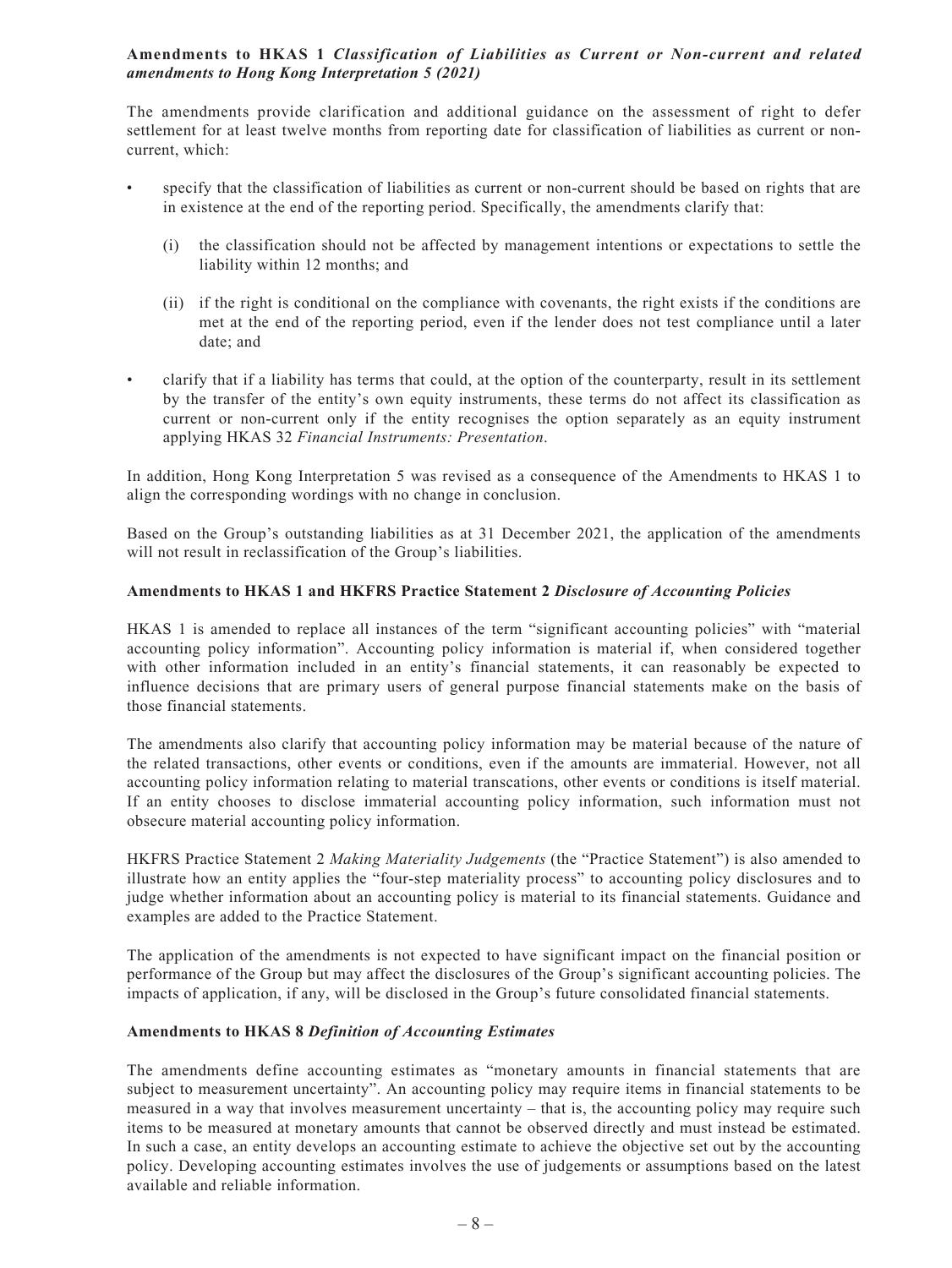In addition, the concept of changes in accounting estimates in HKAS 8 is retained with additional clarifications.

The application of the amendments is not expected to have significant impact on the Group's consolidated financial statements.

#### **Amendments to HKAS 12** *Deferred Tax related to Assets and Liabilities arising from a Single Transaction*

The amendments narrow the scope of the recognition exemption of deferred tax liabilities and deferred tax assets in paragraphs 15 and 24 of HKAS 12 Income Taxes so that it no longer applies to transactions that, on initial recognition, give rise to equal taxable and deductible temporary differences.

For leasing transactions in which the tax deductions are attributable to the lease liabilities, the Group applies HKAS 12 requirements to the relevant assets and liabilities as a whole. Temporary differences relating to relevant assets and liabilities are assessed on a net basis.

Upon the application of the amendments, the Group will recognise a deferred tax asset (to the extent that it is probable that taxable profit will be available against which the deductible temporary difference can be utilised) and a deferred tax liability for all deductible and taxable temporary differences associated with the right-of-use assets and the lease liabilities.

The amendments are effective for annual reporting periods beginning on or after 1 January 2023, with early application permitted. As at 31 December 2021, the carrying amounts of right-of-use assets and lease liabilities which are subject to the amendments amounted to HK\$203,270,000 and HK\$11,212,000 respectively. The Group is still in the process of assessing the full impact of the application of the amendments.

#### **Amendments to HKAS 16** *Property, Plant and Equipment – Proceeds before Intended Use*

The amendments specify that the costs of any item that were produced while bringing an item of property, plant and equipments to the location and condition necessary for it to be capable of operating in the manner intended by management (such as samples produced when testing whether the relevant property, plant and equipment is functioning properly) and the proceeds from selling such items should be recognised and measured in the profit or loss in accordance with applicable standards. The cost of the items are measured in accordance with HKAS 2 *Inventories*.

The application of the amendments is not expected to have significant impact on the financial position and performance of the Group.

#### **Amendments to HKAS 37** *Onerous Contracts – Cost of Fulfilling a Contract*

The amendments specify that, when an entity assesses whether a contract is onerous in accordnace with HKAS 37 Provision, Contingent Liabilities and Contingent Assets, the unavoidable costs under the contract should reflect the least net cost of exiting from the contract, which is the lower of the cost of fulfilling it and any compensation or penalties arising from failure to fulfil it. Costs of fulfilling the contract include incremental costs and an allocation of other costs that relate directly to fulfilling contracts (for example, an allocation of the depreciation charge for an item of property, plant and equipment used in fulfilling the contract).

The amendments are applicable to contracts for which the Group has not yet fulfilled all its obligations as at the date of initial application.

The application of the amendments is not expected to have significant impact on the financial position and performance of the Group.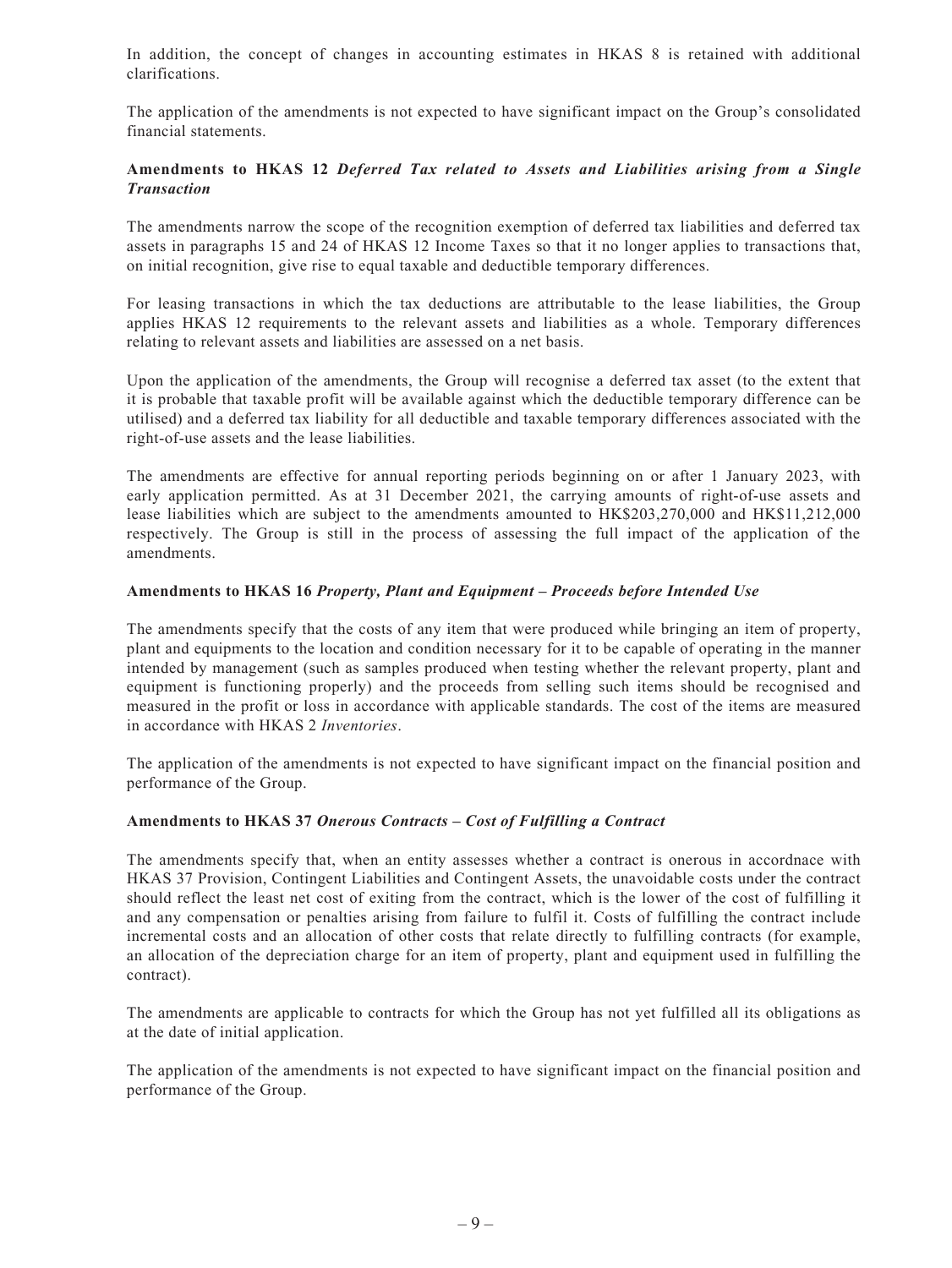#### **Amendments to HKFRSs** *Annual Improvements to HKFRSs 2018 – 2020*

The annual improvements make amendments to the following standards.

#### *HKFRS 9 Financial Instruments*

The amendment clarifies that for the purpose of assessing whether modification of terms of original financial liability constitutes substantial modification under the "10 per cent" test, a borrower includes only fees paid or received between the borrower and the lender, including fees paid or received by either the borrower or the lender on the other's behalf.

#### *HKFRS 16 Leases*

The amendment to Illustrative Example 13 accompanying HKFRS 16 removes from the example the illustration of reimbursement relating to leasehold improvements by the lessor in order to remove any potential confusion.

#### *HKAS 41 Agriculture*

The amendment ensures consistency with the requirements in HKFRS 13 *Fair Value Measurement* by removing the requirement in paragraph 22 of HKAS 41 to exclude taxation cash flows when measuring the fair value of a biological asset using a present value technique.

The application of the amendments is not expected to have significant impact on the financial position and performance of the Group.

#### **4. REVENUE**

#### **a) Disaggregation of revenue from contracts with customers**

|                               | 31 December 2021             |                |                 | 31 December 2020 |                 |                 |
|-------------------------------|------------------------------|----------------|-----------------|------------------|-----------------|-----------------|
|                               | <b>HK</b>                    | <b>PRC</b>     |                 | <b>HK</b>        | <b>PRC</b>      |                 |
|                               | <b>Operations Operations</b> |                |                 | Operations       | Operations      |                 |
|                               | (as defined (as defined      |                |                 | (as defined)     | (as defined     |                 |
|                               | in Note 5)                   | in Note 5)     | <b>Total</b>    | in Note $5)$     | in Note 5)      | Total           |
|                               | <b>HK\$'000</b>              | <b>HKS'000</b> | <b>HK\$'000</b> | <i>HK\$'000</i>  | <b>HK\$'000</b> | <b>HK\$'000</b> |
| Types of goods and services   |                              |                |                 |                  |                 |                 |
| Sales of goods                | 1,462,614                    | 2,396,525      | 3,859,139       | 1,415,665        | 2,096,207       | 3,511,872       |
| Others                        | 3,541                        | 3,655          | 7,196           | 2,742            | 4,233           | 6,975           |
| Total                         | 1,466,155                    | 2,400,180      | 3,866,335       | 1,418,407        | 2,100,440       | 3,518,847       |
| Timing of revenue recognition |                              |                |                 |                  |                 |                 |
| A point in time               | 1,462,614                    | 2,400,180      | 3,862,794       | 1,415,665        | 2,100,440       | 3,516,105       |
| Over time                     | 3,541                        |                | 3,541           | 2,742            |                 | 2,742           |
| Total                         | 1,466,155                    | 2,400,180      | 3,866,335       | 1,418,407        | 2,100,440       | 3,518,847       |

*Note:* Others mainly include revenue from sales of scrap noodle and provision of research and publicity services.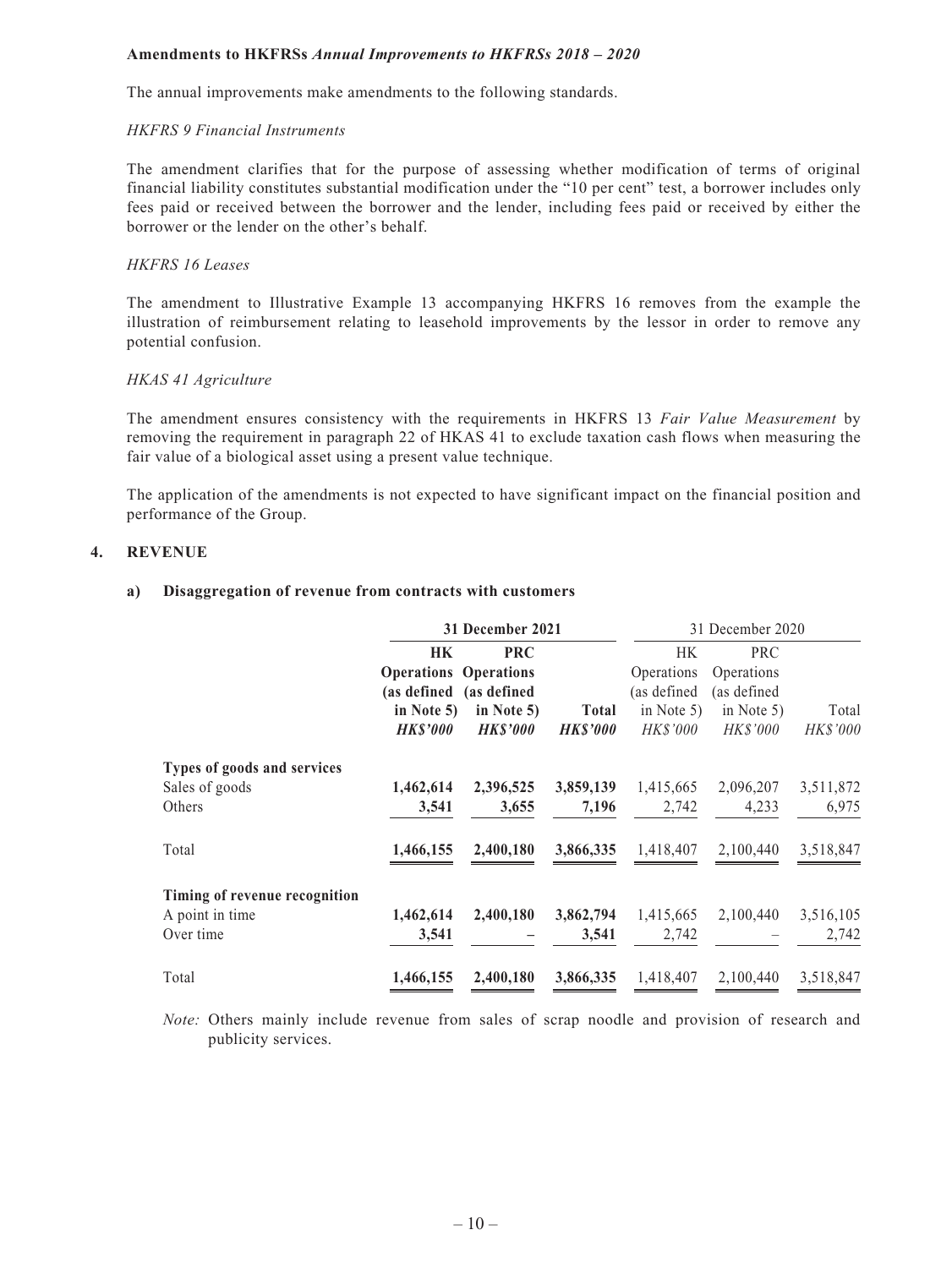#### **b) Performance obligations for contracts with customers**

#### *Sales of goods (revenue recognised at one point in time)*

For sales of goods (including noodles, retort foods, frozen foods, beverage products, snacks and vegetable products), revenue is recognised when control of the goods has transferred, being when (i) the goods have been loaded on board for export sales; or (ii) the goods have been delivered to the customers' specific location for local sales and the Group received acceptance confirmations from customers. Upon the relevant goods are loaded on board for export sales or delivered to the customers' specific location for local sales, the customers have full discretion over the manner of distribution and price to sell the goods, and have the primary responsibility for selling the goods and bearing the risks of obsolescence and loss in relation to the goods. The normal credit term is 30 to 60 days upon invoice issued.

The amount of consideration the Group receives and revenue the Group recognises varies with changes in sales rebates the Group offers to the customers. The Group estimates the sales rebates based on analysis of historical experience, and adjusts for the most likely amount of consideration to be received. Revenue from these sales is recognised based on the price specified in the contract, net of the estimated rebates which is estimated based on experience. Revenue is only recognised to the extent that it is highly probable that a significant reversal will not occur. A refund liability (included in other payables and accruals) is recognised for expected rebates to customers in relation to sales made at the end of the reporting period. No element of financing is deemed present as the sales rebates are payable on demand from customers.

Under the Group's standard contract terms, customers have a right to exchange for expiry products without limitation of time period. The Group uses its accumulated historical experience to estimate the number of exchange on a portfolio level using the expected value method. Revenue is recognised for sales which are considered highly probable that a significant reversal in the cumulative revenue recognise will not occur. Based on accumulated experience, the management considers the amount of goods returned as immaterial due to large volume of revenue with low value of each good sold. Therefore, the probability of significant reversal in revenue in relation to sales return in the future is remote.

#### *Provision of research and publicity services (revenue recognised over time)*

Revenue from provision of research and publicity services are recognised over time because the customer simultaneously receives and consumes the benefits provided by the Group's performance as the Group performs.

With the provision of research and publicity services are at period of one year or less, as permitted under HKFRS 15, the transaction price allocation to the unsatisfied contracts is not disclosed.

#### **5. SEGMENT INFORMATION**

The Group is organised into operating business units according to the major place of operations of the relevant group entities. The Group determines its operating segments based on these business units by reference to their respective major place of operations, for the purpose of reporting to the chief operating decision maker, i.e. the managing director of the Company.

Specifically, the Group's operating and reportable segments under HKFRS 8 *Operating Segments* are as follows:

- HK Operations: Manufacturing and sales of noodles, frozen foods and other products in Hong Kong and overseas, and provision of research and publicity services.
- PRC Operations: Manufacturing and sales of noodles, frozen foods and other products in the PRC, and provision of publicity services.

There are no aggregation of individual operating segments to derive the reportable segment.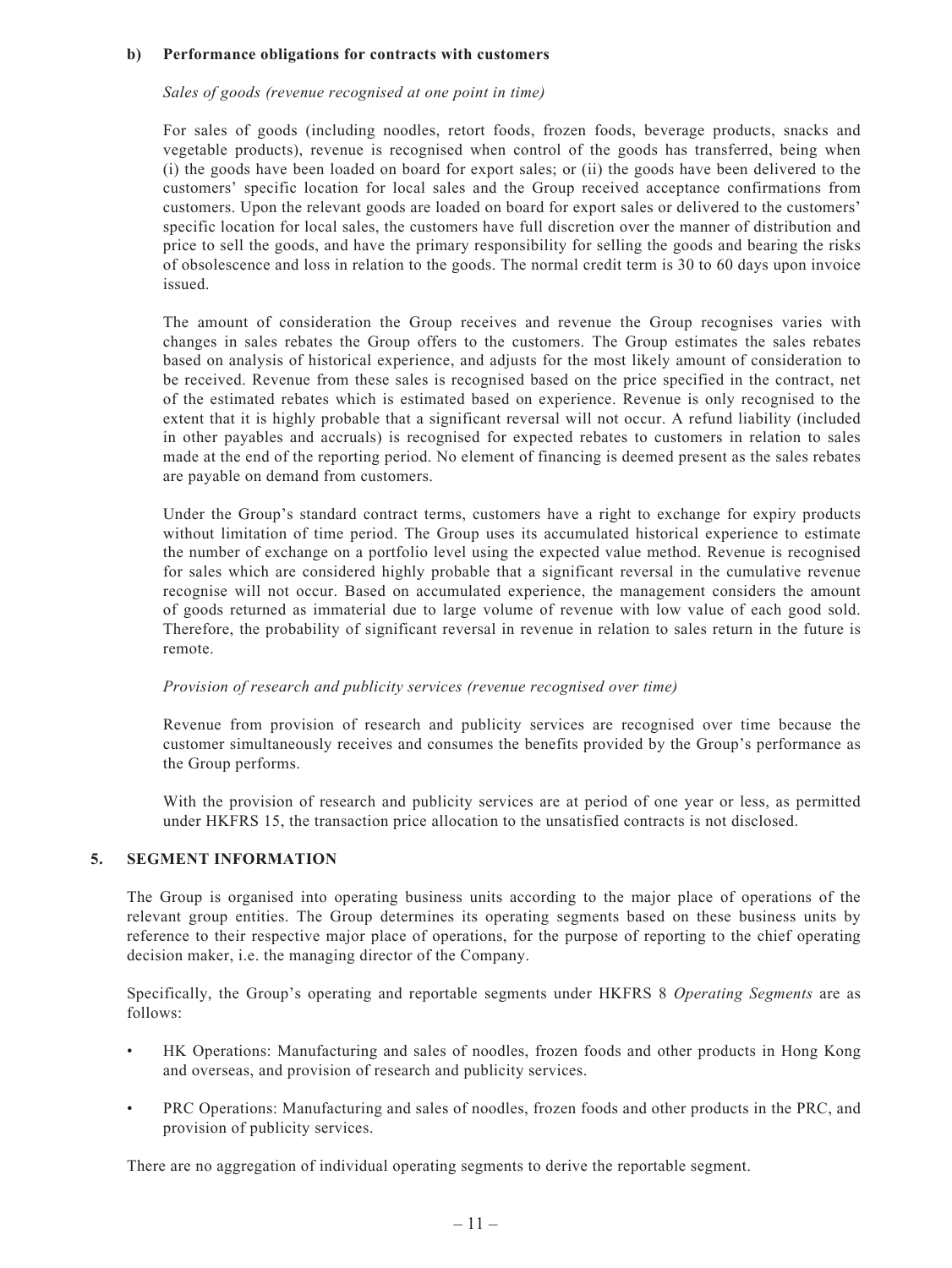## *Segment revenue and results*

Segment information about these operating and reportable segments is presented below:

## **For the year ended 31 December 2021**

|                                                                  | <b>HK</b><br><b>HK\$'000</b> | <b>PRC</b><br><b>Operations Operations</b><br><b>HK\$'000</b> | Reportable<br><b>Segments</b><br><b>HK\$'000</b> | <b>Total Elimination</b><br><b>HK\$'000</b> | Total<br><b>HK\$'000</b> |
|------------------------------------------------------------------|------------------------------|---------------------------------------------------------------|--------------------------------------------------|---------------------------------------------|--------------------------|
| Revenue                                                          |                              |                                                               |                                                  |                                             |                          |
| Segment revenue from external customers<br>Inter-segment revenue | 1,466,155<br>196,911         | 2,400,180<br>191,146                                          | 3,866,335<br>388,057                             | (388, 057)                                  | 3,866,335                |
| Segment revenue                                                  | 1,663,066                    | 2,591,326                                                     | 4,254,392                                        | (388, 057)                                  | 3,866,335                |
| <b>Result</b>                                                    |                              |                                                               |                                                  |                                             |                          |
| Segment results                                                  | 123,493                      | 299,058                                                       | 422,551                                          |                                             | 422,551                  |
| Unallocated income                                               |                              |                                                               |                                                  |                                             | 16,595                   |
| Unallocated other gains and losses                               |                              |                                                               |                                                  |                                             | 3,453                    |
| Interest income                                                  |                              |                                                               |                                                  |                                             | 16,751                   |
| Fair value changes on financial assets at<br><b>FVTPL</b>        |                              |                                                               |                                                  |                                             | (618)                    |
| Loss on disposal of property, plant and<br>equipment             |                              |                                                               |                                                  |                                             | (17, 156)                |
| Consolidated profit before taxation                              |                              |                                                               |                                                  |                                             | 441,576                  |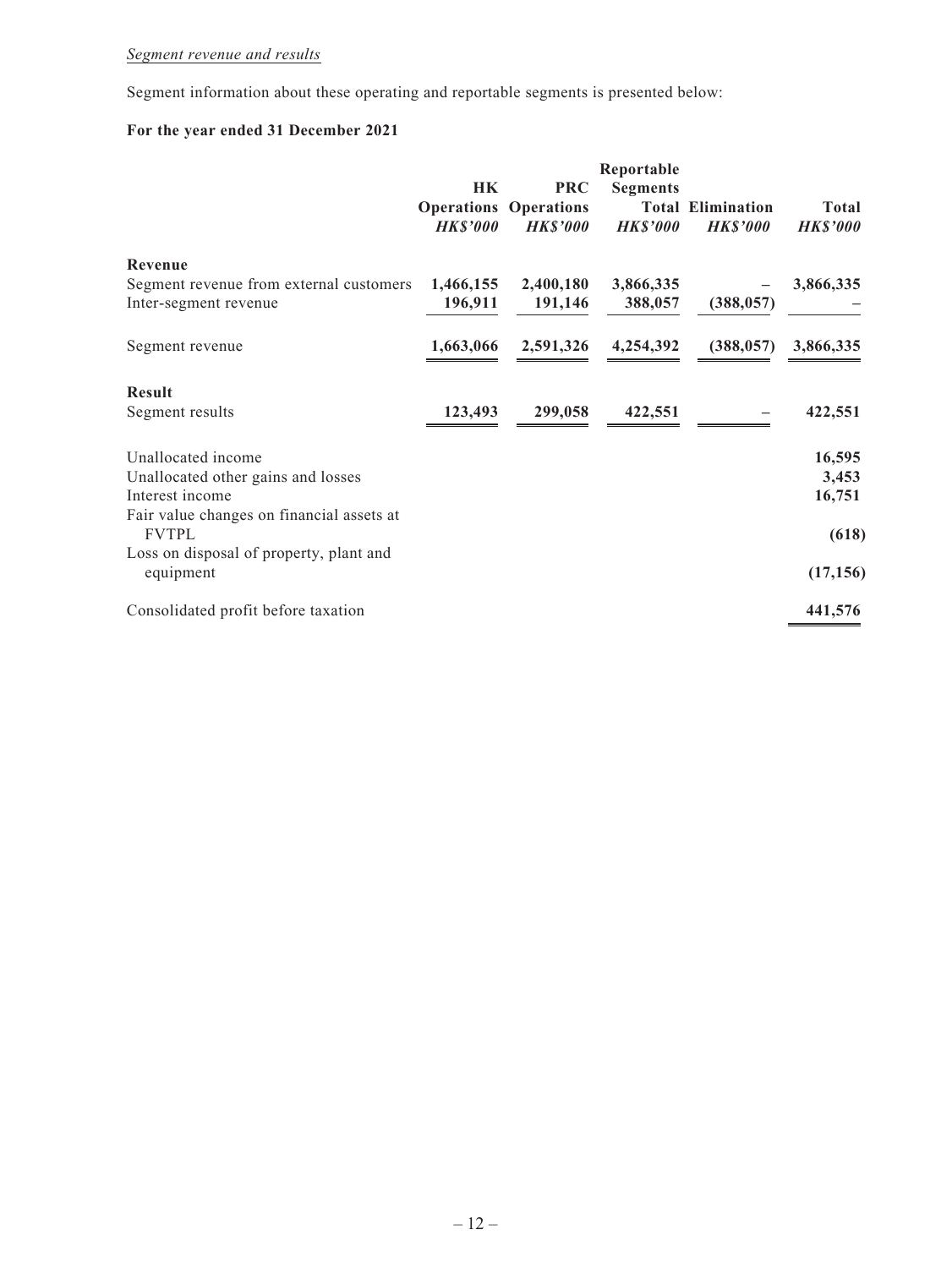#### **For the year ended 31 December 2020**

|                                                           |                 |            | Reportable |             |           |
|-----------------------------------------------------------|-----------------|------------|------------|-------------|-----------|
|                                                           | <b>HK</b>       | <b>PRC</b> | Segments   |             |           |
|                                                           | Operations      | Operations | Total      | Elimination | Total     |
|                                                           | <i>HK\$'000</i> | HK\$'000   | HK\$'000   | HK\$'000    | HK\$'000  |
| <b>Revenue</b>                                            |                 |            |            |             |           |
| Segment revenue from external customers                   | 1,418,407       | 2,100,440  | 3,518,847  |             | 3,518,847 |
| Inter-segment revenue                                     | 205,252         | 180,030    | 385,282    | (385, 282)  |           |
|                                                           |                 |            |            |             |           |
| Segment revenue                                           | 1,623,659       | 2,280,470  | 3,904,129  | (385, 282)  | 3,518,847 |
| <b>Result</b>                                             |                 |            |            |             |           |
| Segment results                                           | 165,490         | 247,122    | 412,612    |             | 412,612   |
| Unallocated income                                        |                 |            |            |             | 53,039    |
| Unallocated other gains and losses                        |                 |            |            |             | (15, 801) |
| Interest income                                           |                 |            |            |             | 24,615    |
| Donation charged to profit or loss                        |                 |            |            |             | (40,000)  |
| Fair value changes on financial assets at<br><b>FVTPL</b> |                 |            |            |             | (411)     |
| Loss on disposal of property, plant and                   |                 |            |            |             |           |
| equipment                                                 |                 |            |            |             | (112)     |
| Consolidated profit before taxation                       |                 |            |            |             | 433,942   |

Inter-segment revenue is charged at prevailing market rates.

The accounting policies of the operating segments are the same as the Group's accounting policies. Segment results represent the profit earned by each segment without allocation of certain other income, net exchange gain or loss, donation charged to profit or loss, interest income, fair value changes on financial assets at FVTPL, and loss on disposal of property, plant and equipment. This is measure reported to the chief operating decision maker for the purpose of resource allocation and performance assessment.

#### *Segment assets and liabilities*

No segment assets and liabilities are presented as the information is not regularly reported to the chief operating decision maker for the purpose of resource allocation and assessment of performance. Therefore, only segment revenue and segment results are presented.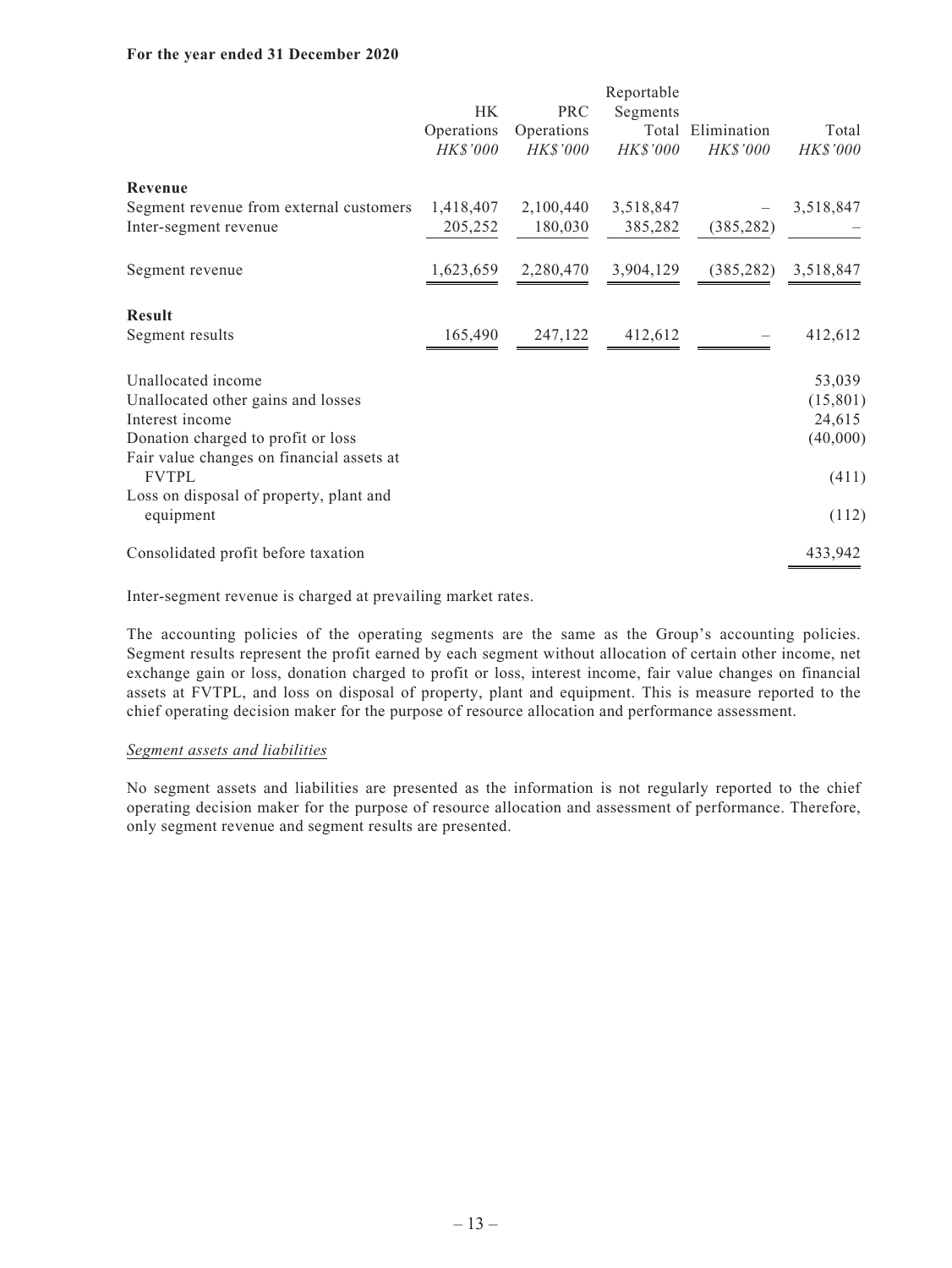#### *Other segment information*

Amounts included in the measure of segment results:

#### **For the year ended 31 December 2021**

|                                               | <b>HK Operations</b><br><b>HKS'000</b> | <b>PRC Operations</b><br><b>HKS'000</b> | Total<br><b>HK\$'000</b> |
|-----------------------------------------------|----------------------------------------|-----------------------------------------|--------------------------|
| Amortisation of intangible assets             | 3,231                                  | 3,544                                   | 6,775                    |
| Depreciation of property, plant and equipment | 14,886                                 | 13,557                                  | 28,443                   |
| Depreciation of right-of-use assets           | 5,451                                  | 9,445                                   | 14,896                   |
| For the year ended 31 December 2020           |                                        |                                         |                          |
|                                               | <b>HK</b> Operations                   | <b>PRC</b> Operations                   | Total                    |
|                                               | <b>HKS'000</b>                         | <b>HKS'000</b>                          | <i>HK\$'000</i>          |
| Amortisation of intangible assets             | 3,231                                  | 2,483                                   | 5,714                    |
| Depreciation of property, plant and equipment | 12,214                                 | 10,435                                  | 22,649                   |
| Depreciation of right-of-use assets           | 1,258                                  | 6,942                                   | 8,200                    |

#### *Geographical information*

The Group's revenue from external customers is mainly derived from customers located in Hong Kong (location of domicile), the PRC and others, which is determined based on the location of customers, while the Group's non-current assets are located in Hong Kong and the PRC, which is determined based on the geographical location of these assets or place of group entities that hold such assets, where appropriate.

|                                                          | 2021<br><b>HK\$'000</b> | 2020<br>HK\$'000 |
|----------------------------------------------------------|-------------------------|------------------|
| External revenue:                                        |                         |                  |
| Hong Kong                                                | 1,357,985               | 1,214,766        |
| The PRC                                                  | 2,400,180               | 2,100,440        |
| Others (Canada, Australia, the United States of America, |                         |                  |
| Taiwan, Macau, etc.)                                     | 108,170                 | 203,641          |
|                                                          |                         |                  |
|                                                          | 3,866,335               | 3,518,847        |
|                                                          |                         |                  |
|                                                          | 2021                    | 2020             |
|                                                          | <b>HK\$'000</b>         | HK\$'000         |
|                                                          |                         |                  |
| Non-current assets (Note):                               |                         |                  |
| Hong Kong                                                | 654,100                 | 606,540          |
| The PRC                                                  | 1,308,361               | 1,210,716        |
|                                                          |                         |                  |
|                                                          | 1,962,461               | 1,817,256        |
|                                                          |                         |                  |

*Note:* Non-current assets excluded financial assets at FVTPL, deferred tax assets, loan receivable, time deposits with maturity over one year and rental deposits.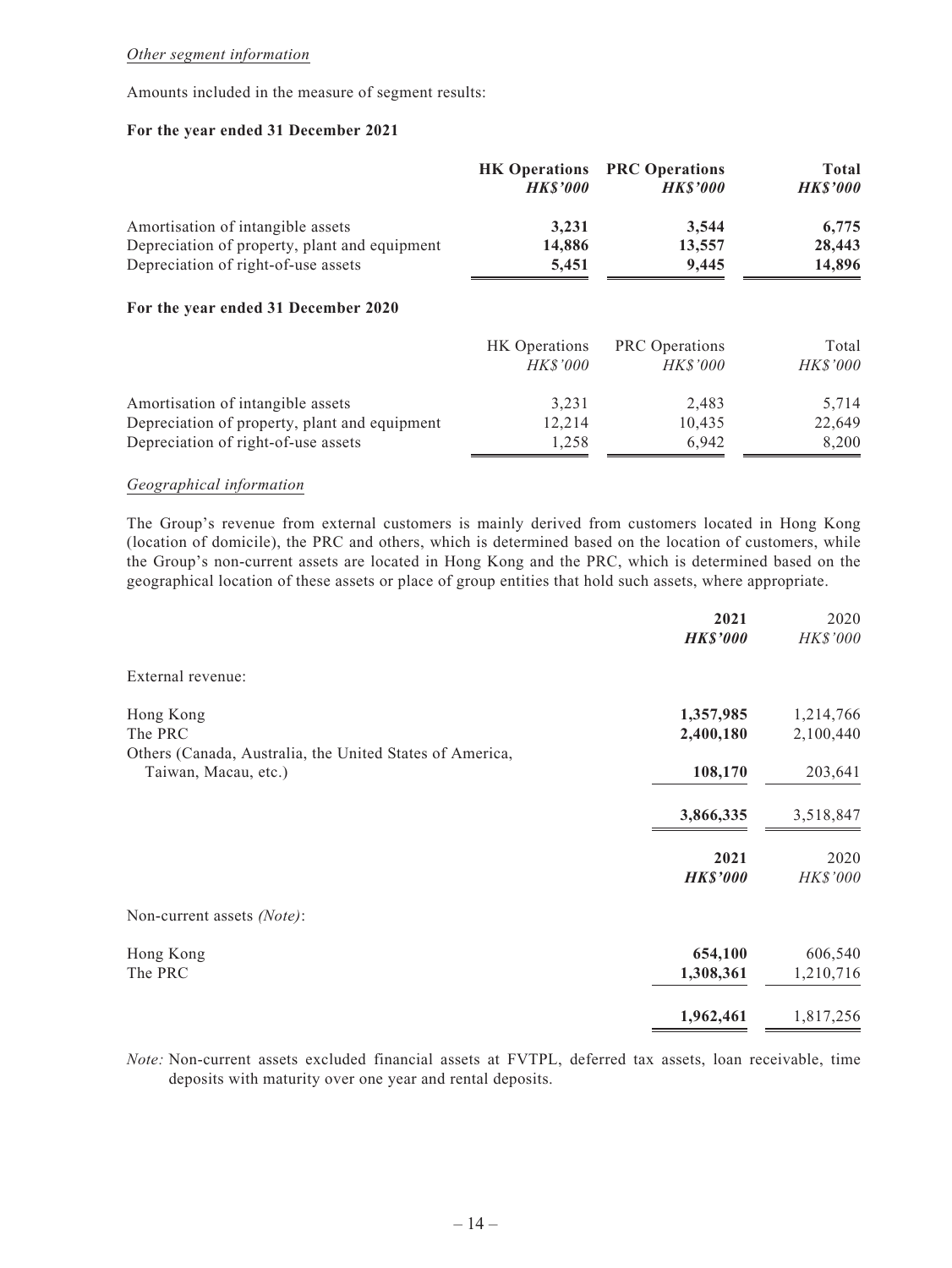Revenue from customers of the resepctive years ended 31 December 2021 and 2020, individually contributing over 10% of the total revenue of the Group are as follows:

|                | 2021           | 2020            |
|----------------|----------------|-----------------|
|                | <b>HKS'000</b> | <b>HK\$'000</b> |
| Customer $A1$  | 817,406        | 830,796         |
| Customer $B^2$ | 684,025        | 589,047         |
| Customer $C^2$ | 435,991        | 475,403         |

<sup>1</sup> From the PRC operations

<sup>2</sup> From both HK and the PRC operations

#### **6. OTHER INCOME**

|                                                        | 2021<br><b>HK\$'000</b> | 2020<br><b>HK\$'000</b> |
|--------------------------------------------------------|-------------------------|-------------------------|
| Government grant related to acquisition of assets      | 948                     | 954                     |
| Government grant related to expenses recognised (Note) | 9,175                   | 47,804                  |
| Interest income from bank deposits                     | 14,835                  | 19,988                  |
| Interest income from financial assets at FVTPL         | 1,916                   | 4,627                   |
| Miscellaneous income                                   | 3,182                   | 3,352                   |
| Other scrap materials sales                            | 3,655                   | 1,863                   |
|                                                        | 33,711                  | 78,588                  |

*Note:* During the year ended 31 December 2021, the Group recognised government grants of HK\$9,175,000 in relating to tax subsidies provided by the PRC government. During the year ended 31 December 2020, the Group recognised government grants of HK\$43,685,000 in respect of COVID-19-related subsidies in Hong Kong under Employment Support Scheme provided by the Hong Kong government. The remaining government grants of HK\$4,119,000 represented other subsidies provided by the PRC government.

#### **7. OTHER GAINS AND LOSSES**

|                                                   | 2021<br><b>HK\$'000</b> | 2020<br><b>HK\$'000</b> |
|---------------------------------------------------|-------------------------|-------------------------|
| Exchange gain (loss), net                         | 3,453                   | (15,801)                |
| Fair value changes on financial assets at FVTPL   | (618)                   | (411)                   |
| Loss on disposal of property, plant and equipment | (17, 156)               | (112)                   |
|                                                   | (14, 321)               | (16, 324)               |
| 8.<br><b>FINANCE COSTS</b>                        |                         |                         |
|                                                   | 2021                    | 2020                    |
|                                                   | <b>HK\$'000</b>         | <b>HK\$'000</b>         |
| Interest on lease liabilities                     | 365                     | 116                     |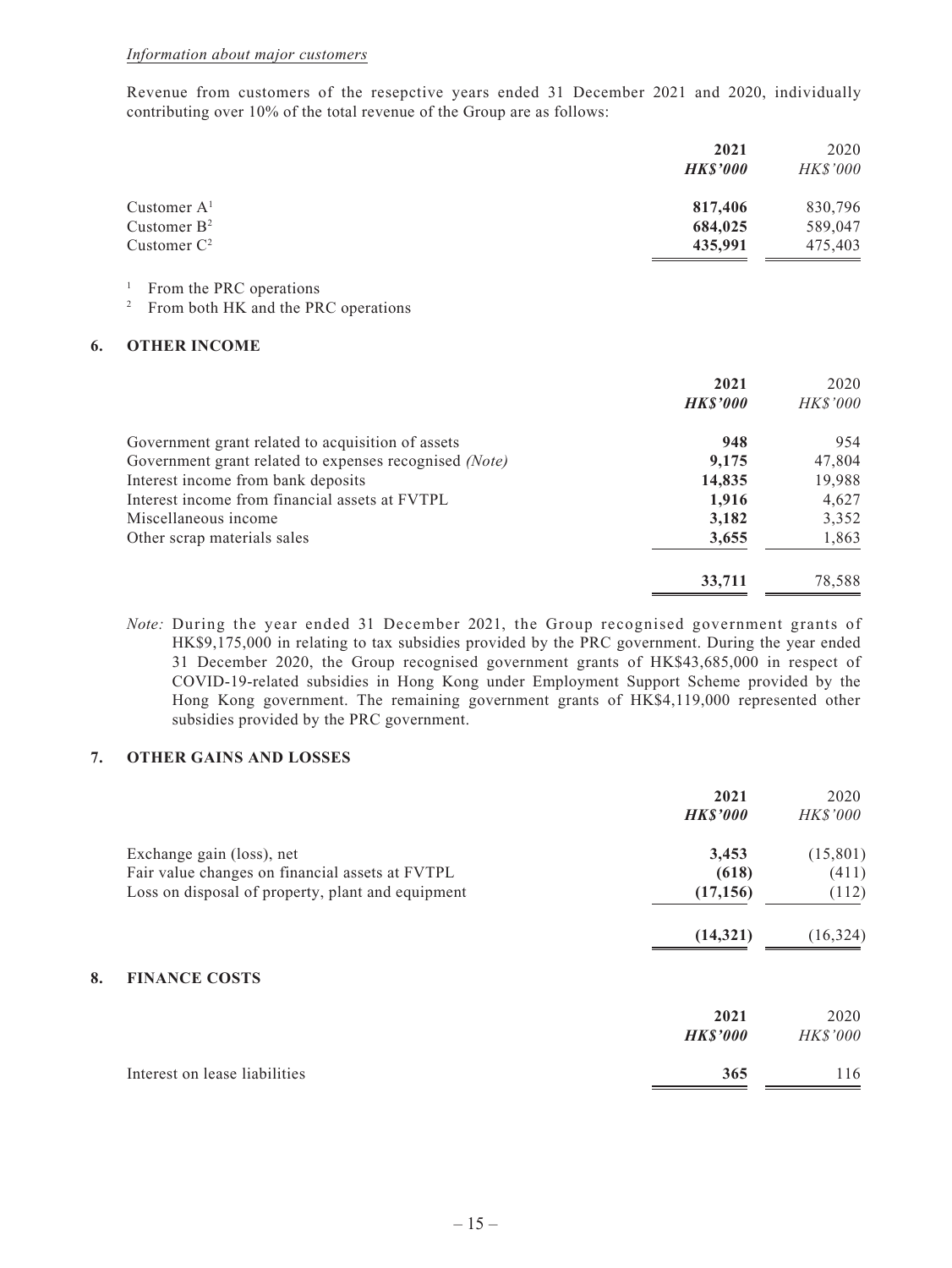#### **9. INCOME TAX EXPENSE**

|                                      | 2021<br><b>HK\$'000</b> | 2020<br>HK\$'000 |
|--------------------------------------|-------------------------|------------------|
| Current tax:                         |                         |                  |
| Hong Kong Profits Tax                | 28,542                  | 24,986           |
| PRC Enterprise Income Tax            | 84,177                  | 79,869           |
| PRC Withholding tax                  | 2,430                   | 2,110            |
|                                      | 115,149                 | 106,965          |
| (Over)underprovision in prior years: |                         |                  |
| Hong Kong Profits Tax                | (1, 334)                | (278)            |
| PRC Enterprise Income Tax            | 5,561                   | 1,426            |
|                                      | 4,227                   | 1,148            |
|                                      | 119,376                 | 108,113          |
| Deferred tax                         | (17, 035)               | (6, 735)         |
|                                      | 102,341                 | 101,378          |

On 21 March 2018, the Hong Kong Legislative Council passed The Inland Revenue (Amendment) (No. 7) Bill 2017 (the "Bill") which introduced the two-tiered profits tax rates regime. The Bill was signed into law on 28 March 2018 and was gazetted on the following day. Under the two-tiered profits tax rates regime, the first HK\$2.0 million of profits of the qualifying group entity will be taxed at 8.25%, and profits above HK\$2.0 million will be taxed at 16.5%. The profits of group entities not qualifying for the two-tiered profits tax rates regime will continue to be taxed at a flat rate of 16.5%.

Under the Law of the PRC on Enterprise Income Tax (the "EIT Law") and Implementation Regulation of the EIT Law, the tax rate of the PRC subsidiaries is 25% for both years.

The EIT Law requires withholding tax to be levied on distribution of profits earned by the PRC entities for profits generated after 1 January 2008 at rate of 5% for Hong Kong resident companies, which are the beneficial owners of the dividend received.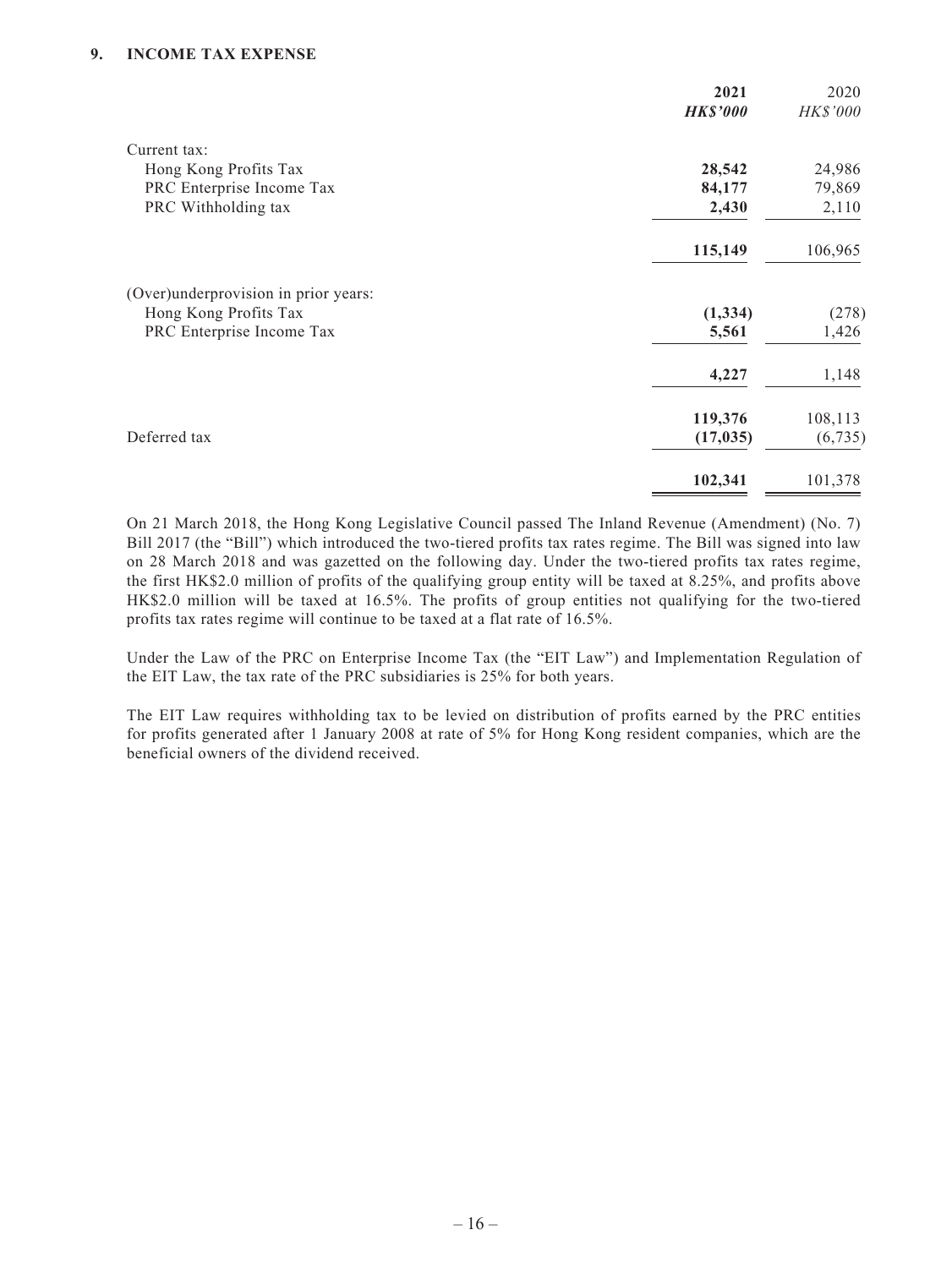The income tax expense for the year can be reconciled from the profit before taxation per the consolidated statement of profit or loss and other comprehensive income as follows:

| Profit before taxation<br>441,576<br>Tax at the domestic income tax rate of 16.5%<br>72,860<br>Tax effect of expenses not deductible for tax purpose<br>3,761<br>Tax effect of income not taxable for tax purpose<br>(2,265)<br>Utilisation of tax losses previously not recognised<br>Tax effect of tax losses not recognised<br>3,951<br>Utilisation of deductible temporary difference previously not recognised<br>(16, 952)<br>Effect of different tax rates of subsidiaries operating in the PRC<br>19,105<br>Underprovision in prior years<br>4,227<br>Withholding tax attributable to undistributed profits of the PRC subsidiaries<br>16,147<br>Income tax at concessionary rate<br>(165)<br>Others<br>1,672<br>Income tax expense for the year<br>102,341<br>PROFIT FOR THE YEAR<br>10.<br>2021<br><b>HK\$'000</b><br>Profit for the year has been arrived at after charging:<br>Amortisation of intangible assets<br>6,775 | 433,942<br>71,600<br>15,430 |
|---------------------------------------------------------------------------------------------------------------------------------------------------------------------------------------------------------------------------------------------------------------------------------------------------------------------------------------------------------------------------------------------------------------------------------------------------------------------------------------------------------------------------------------------------------------------------------------------------------------------------------------------------------------------------------------------------------------------------------------------------------------------------------------------------------------------------------------------------------------------------------------------------------------------------------------|-----------------------------|
|                                                                                                                                                                                                                                                                                                                                                                                                                                                                                                                                                                                                                                                                                                                                                                                                                                                                                                                                       | (13,870)                    |
|                                                                                                                                                                                                                                                                                                                                                                                                                                                                                                                                                                                                                                                                                                                                                                                                                                                                                                                                       |                             |
|                                                                                                                                                                                                                                                                                                                                                                                                                                                                                                                                                                                                                                                                                                                                                                                                                                                                                                                                       |                             |
|                                                                                                                                                                                                                                                                                                                                                                                                                                                                                                                                                                                                                                                                                                                                                                                                                                                                                                                                       |                             |
|                                                                                                                                                                                                                                                                                                                                                                                                                                                                                                                                                                                                                                                                                                                                                                                                                                                                                                                                       | (4,128)                     |
|                                                                                                                                                                                                                                                                                                                                                                                                                                                                                                                                                                                                                                                                                                                                                                                                                                                                                                                                       |                             |
|                                                                                                                                                                                                                                                                                                                                                                                                                                                                                                                                                                                                                                                                                                                                                                                                                                                                                                                                       |                             |
|                                                                                                                                                                                                                                                                                                                                                                                                                                                                                                                                                                                                                                                                                                                                                                                                                                                                                                                                       | 27,654                      |
|                                                                                                                                                                                                                                                                                                                                                                                                                                                                                                                                                                                                                                                                                                                                                                                                                                                                                                                                       | 1,148                       |
|                                                                                                                                                                                                                                                                                                                                                                                                                                                                                                                                                                                                                                                                                                                                                                                                                                                                                                                                       | 2,767                       |
|                                                                                                                                                                                                                                                                                                                                                                                                                                                                                                                                                                                                                                                                                                                                                                                                                                                                                                                                       | (165)                       |
|                                                                                                                                                                                                                                                                                                                                                                                                                                                                                                                                                                                                                                                                                                                                                                                                                                                                                                                                       | 942                         |
|                                                                                                                                                                                                                                                                                                                                                                                                                                                                                                                                                                                                                                                                                                                                                                                                                                                                                                                                       | 101,378                     |
|                                                                                                                                                                                                                                                                                                                                                                                                                                                                                                                                                                                                                                                                                                                                                                                                                                                                                                                                       |                             |
|                                                                                                                                                                                                                                                                                                                                                                                                                                                                                                                                                                                                                                                                                                                                                                                                                                                                                                                                       |                             |
|                                                                                                                                                                                                                                                                                                                                                                                                                                                                                                                                                                                                                                                                                                                                                                                                                                                                                                                                       | 2020                        |
|                                                                                                                                                                                                                                                                                                                                                                                                                                                                                                                                                                                                                                                                                                                                                                                                                                                                                                                                       | HK\$'000                    |
|                                                                                                                                                                                                                                                                                                                                                                                                                                                                                                                                                                                                                                                                                                                                                                                                                                                                                                                                       |                             |
|                                                                                                                                                                                                                                                                                                                                                                                                                                                                                                                                                                                                                                                                                                                                                                                                                                                                                                                                       | 5,714                       |
| Auditors' remuneration<br>4,519                                                                                                                                                                                                                                                                                                                                                                                                                                                                                                                                                                                                                                                                                                                                                                                                                                                                                                       | 5,921                       |
| Cost of inventories recognised as an expense<br>2,640,295                                                                                                                                                                                                                                                                                                                                                                                                                                                                                                                                                                                                                                                                                                                                                                                                                                                                             | 2,360,170                   |
| Depreciation of property, plant and equipment<br>160,093                                                                                                                                                                                                                                                                                                                                                                                                                                                                                                                                                                                                                                                                                                                                                                                                                                                                              | 144,447                     |
| Less: Amount capitalised in inventories and included in cost                                                                                                                                                                                                                                                                                                                                                                                                                                                                                                                                                                                                                                                                                                                                                                                                                                                                          |                             |
| of sales upon sales<br>(131, 650)                                                                                                                                                                                                                                                                                                                                                                                                                                                                                                                                                                                                                                                                                                                                                                                                                                                                                                     | (121, 798)                  |
| 28,443                                                                                                                                                                                                                                                                                                                                                                                                                                                                                                                                                                                                                                                                                                                                                                                                                                                                                                                                | 22,649                      |
| Depreciation of right-of-use assets<br>15,355                                                                                                                                                                                                                                                                                                                                                                                                                                                                                                                                                                                                                                                                                                                                                                                                                                                                                         | 8,200                       |
|                                                                                                                                                                                                                                                                                                                                                                                                                                                                                                                                                                                                                                                                                                                                                                                                                                                                                                                                       |                             |
| Total depreciation<br>43,798                                                                                                                                                                                                                                                                                                                                                                                                                                                                                                                                                                                                                                                                                                                                                                                                                                                                                                          | 30,849                      |
| Donation charged to profit or loss (Note i)                                                                                                                                                                                                                                                                                                                                                                                                                                                                                                                                                                                                                                                                                                                                                                                                                                                                                           | 40,000                      |
| Expenses relating to short-terms lease<br>7,204                                                                                                                                                                                                                                                                                                                                                                                                                                                                                                                                                                                                                                                                                                                                                                                                                                                                                       | 2,239                       |
| Research and development expenditure<br>35,167                                                                                                                                                                                                                                                                                                                                                                                                                                                                                                                                                                                                                                                                                                                                                                                                                                                                                        | 29,300                      |
| Staff costs (Note ii)                                                                                                                                                                                                                                                                                                                                                                                                                                                                                                                                                                                                                                                                                                                                                                                                                                                                                                                 |                             |
| Directors' emoluments                                                                                                                                                                                                                                                                                                                                                                                                                                                                                                                                                                                                                                                                                                                                                                                                                                                                                                                 |                             |
| – fees<br>1,000                                                                                                                                                                                                                                                                                                                                                                                                                                                                                                                                                                                                                                                                                                                                                                                                                                                                                                                       | 850                         |
| - other emoluments<br>17,499                                                                                                                                                                                                                                                                                                                                                                                                                                                                                                                                                                                                                                                                                                                                                                                                                                                                                                          | 16,154                      |
| - equity-settled share-based payment<br>1,431                                                                                                                                                                                                                                                                                                                                                                                                                                                                                                                                                                                                                                                                                                                                                                                                                                                                                         | 2,009                       |
| 19,930                                                                                                                                                                                                                                                                                                                                                                                                                                                                                                                                                                                                                                                                                                                                                                                                                                                                                                                                | 19,013                      |
| Other staff costs excluding directors' emoluments (Notes ii and iii)<br>696,044                                                                                                                                                                                                                                                                                                                                                                                                                                                                                                                                                                                                                                                                                                                                                                                                                                                       | 584,395                     |
| Equity-settled share-based payment                                                                                                                                                                                                                                                                                                                                                                                                                                                                                                                                                                                                                                                                                                                                                                                                                                                                                                    | 745                         |
| Total staff costs<br>715,974                                                                                                                                                                                                                                                                                                                                                                                                                                                                                                                                                                                                                                                                                                                                                                                                                                                                                                          | 604,153                     |
| Less: Amount capitalised in inventories and included in cost of sales upon                                                                                                                                                                                                                                                                                                                                                                                                                                                                                                                                                                                                                                                                                                                                                                                                                                                            |                             |
| sales<br>(321, 937)                                                                                                                                                                                                                                                                                                                                                                                                                                                                                                                                                                                                                                                                                                                                                                                                                                                                                                                   | (282, 059)                  |
| Less: Amount included as research and development expenditure                                                                                                                                                                                                                                                                                                                                                                                                                                                                                                                                                                                                                                                                                                                                                                                                                                                                         |                             |
| as shown in above<br>(19,620)                                                                                                                                                                                                                                                                                                                                                                                                                                                                                                                                                                                                                                                                                                                                                                                                                                                                                                         |                             |
| 374,417<br>304,555                                                                                                                                                                                                                                                                                                                                                                                                                                                                                                                                                                                                                                                                                                                                                                                                                                                                                                                    | (17, 539)                   |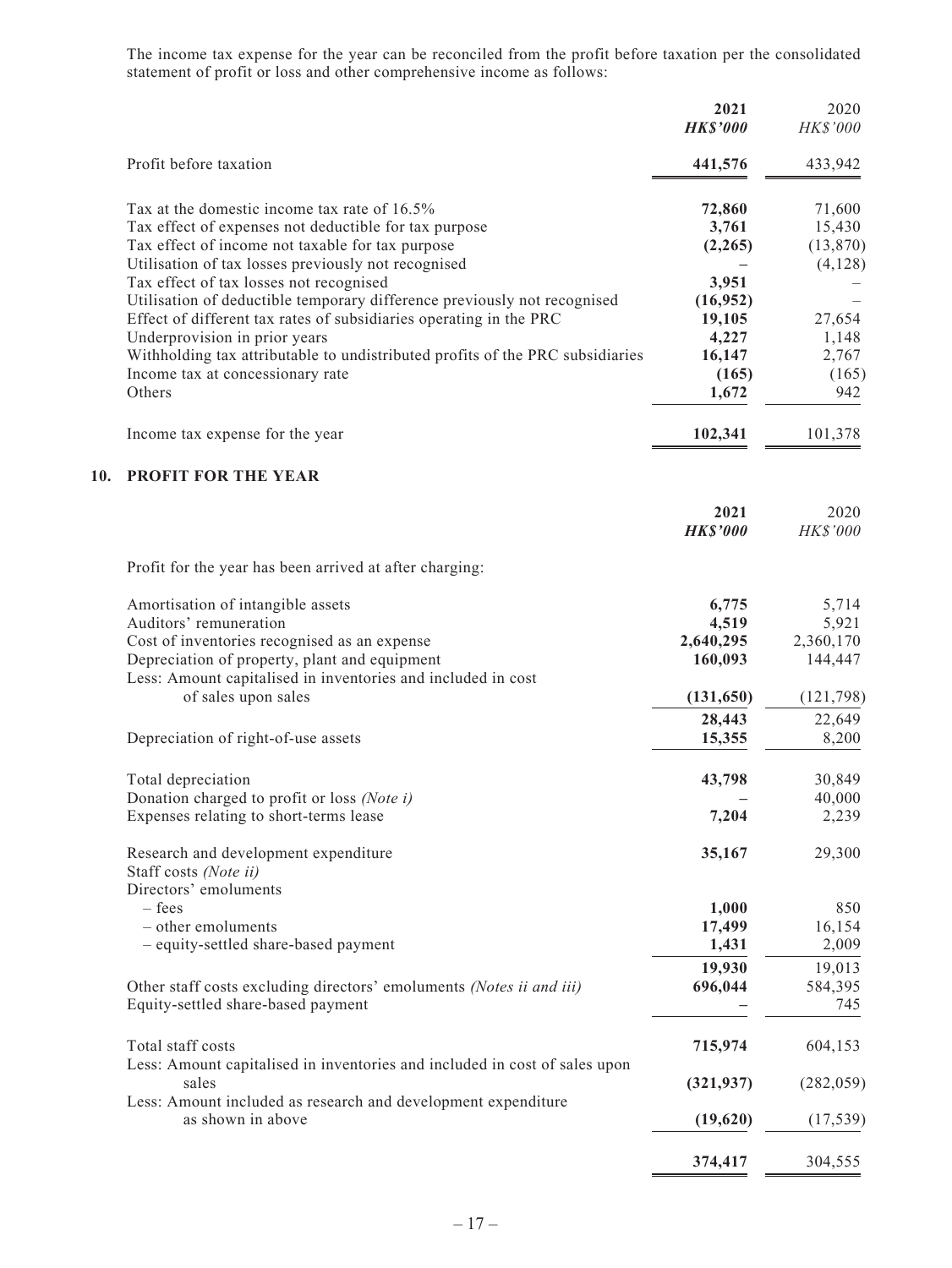#### *Notes:*

- i. Donation made to a charitable fund amounted to HK\$40,000,000 during the year ended 31 December 2020.
- ii. Contributions to retirement benefit scheme included in other staff costs for the year ended 31 December 2021 amounted to HK\$36,531,000 (2020: HK\$33,597,000).
- iii. In addition to the employee benefits expense presented above, the Group also provides other nonmonetary benefits (such as staff quarters and motor vehicles to employees). During the year ended 31 December 2020, depreciation of right-of-use assets amounted to HK\$513,000 was related to these non-monetary benefits (2021: nil).

#### **11. DIVIDENDS**

|                                                                                                                           | 2021<br><b>HKS'000</b> | 2020<br><i>HK\$'000</i> |
|---------------------------------------------------------------------------------------------------------------------------|------------------------|-------------------------|
| Dividends recognised as distribution during the year:<br>2020 Final – 14.05 HK cents (2020: 2019 Final dividend – 11.7 HK |                        |                         |
| cents) per share                                                                                                          | 150,142                | 125,695                 |

Subsequent to the end of the reporting period, a final dividend and a special dividend in respect of the year ended 31 December 2021 of 14.56 HK cents and a special dividend of 2.91 HK cents per ordinary share, in an aggregate amount of HK\$182,333,000, have been proposed by the directors of the Company and both are subject to approval by the shareholders in the forthcoming annual general meeting.

## **12. EARNINGS PER SHARE**

The calculation of the basic and diluted earnings per share attributable to the owners of the Company is based on the following data:

|                                                                 | 2021          | 2020                        |
|-----------------------------------------------------------------|---------------|-----------------------------|
| Earnings figures are calculated as follows:                     |               |                             |
| Profit for the year attributable to owners of the Company for   |               |                             |
| the purpose of basic and diluted earnings per share $(HK$'000)$ | 303,821       | 301,912                     |
| Number of shares                                                |               |                             |
| Weighted average number of ordinary shares for the purpose of   |               |                             |
| basic earnings per share                                        | 1,057,034,523 | 1,074,085,719               |
| Effect of dilutive potential ordinary shares                    |               |                             |
| in respect of outstanding share awards                          | 34,215        | 210.031                     |
| Weighted average number of ordinary shares                      |               |                             |
| for the purpose of diluted earnings per share                   |               | 1,057,068,738 1,074,295,750 |
|                                                                 |               |                             |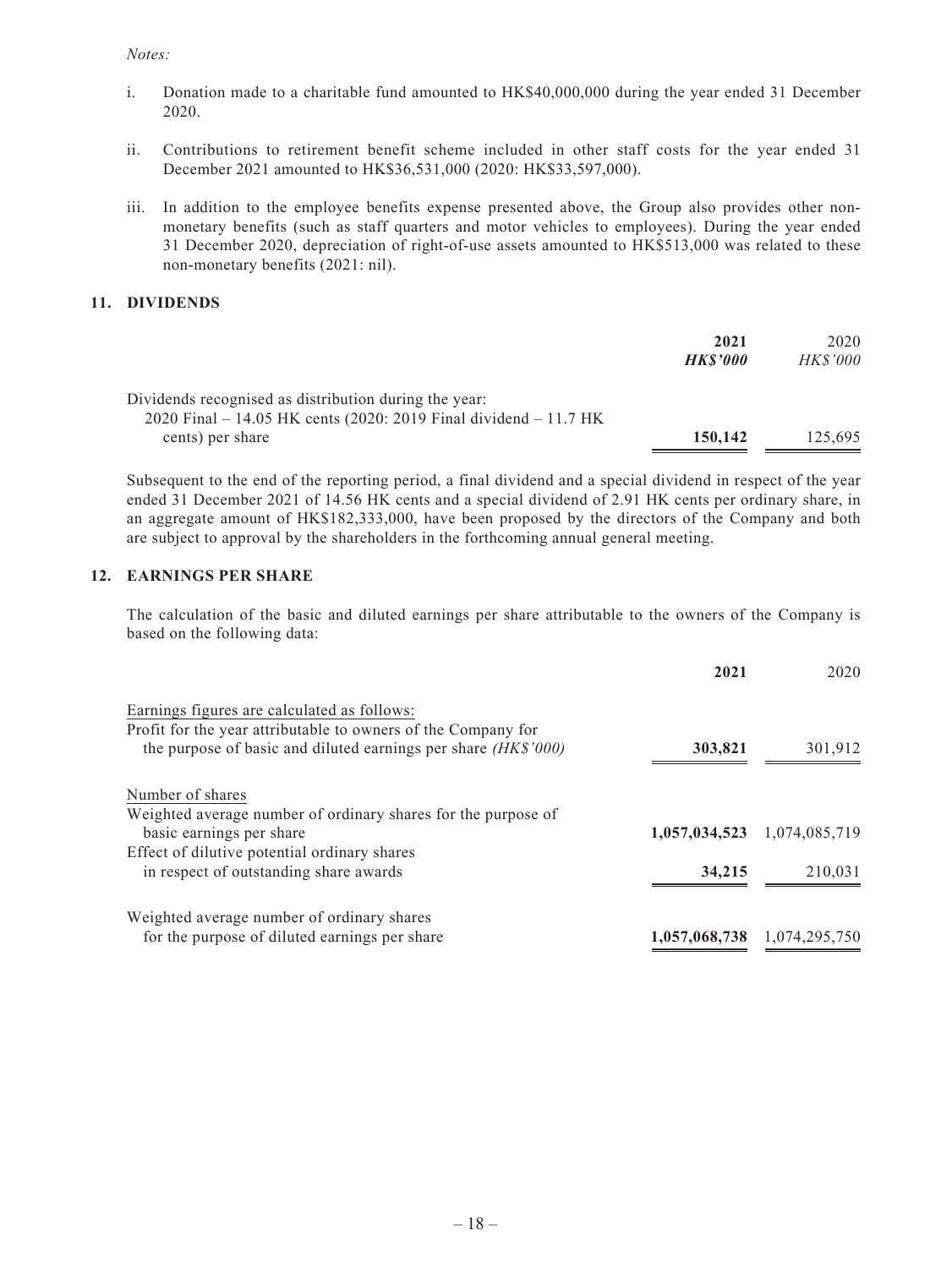#### **13. TRADE RECEIVABLES**

|                                                                           | 2021<br><b>HK\$'000</b> | 2020<br><i>HK\$'000</i> |
|---------------------------------------------------------------------------|-------------------------|-------------------------|
| Trade receivables $-$ sales of goods<br>Less: allowance for credit losses | 478,585<br>(3,203)      | 512,009<br>(3, 464)     |
|                                                                           | 475,382                 | 508,545                 |

The following is an aged analysis of trade receivables, net of allowance for credit losses, presented based on the invoice date, which approximates the respective revenue recognition dates at the end of the reporting period.

|                | 2021            | 2020            |
|----------------|-----------------|-----------------|
|                | <b>HK\$'000</b> | <b>HK\$'000</b> |
| 0 to 30 days   | 314,566         | 311,404         |
| 31 to 90 days  | 143,369         | 170,519         |
| 91 to 180 days | 17,447          | 26,622          |
|                | 475,382         | 508,545         |

#### **14. TRADE PAYABLES**

The following is an aged analysis of trade payables presented based on the invoice date at the end of the reporting period:

| 2021            | 2020            |
|-----------------|-----------------|
| <b>HK\$'000</b> | <b>HK\$'000</b> |
| 194,557         | 159,010         |
| 58,261          | 69,783          |
| 11,707          | 3,737           |
| 5,702           | 2,010           |
| 270,227         | 234,540         |
|                 |                 |

The average credit period on purchases of goods is 60 days.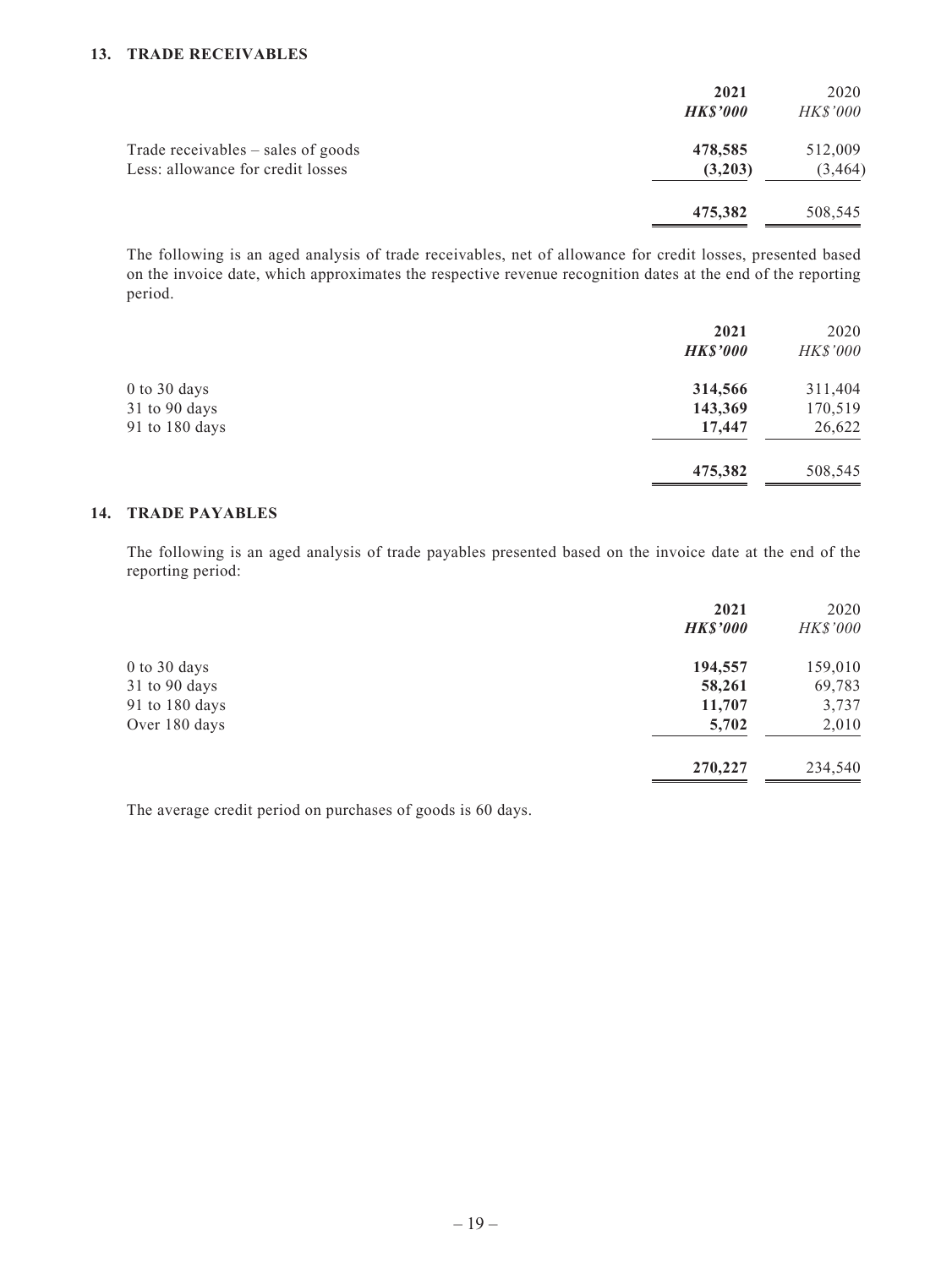|                                                                                                                              | <b>Number</b><br>of shares      | <b>Share</b><br>capital<br><b>HK\$'000</b> |
|------------------------------------------------------------------------------------------------------------------------------|---------------------------------|--------------------------------------------|
| Ordinary shares, issued and fully paid:<br>At 1 January 2020 and 31 December 2020<br>Shares bought back and cancelled (Note) | 1,074,319,480<br>(26, 529, 000) | 2.941.441                                  |
| At 31 December 2021                                                                                                          | 1,047,790,480                   | 2,941,441                                  |

During the year ended 31 December 2021, the Company bought back its own ordinary shares through The Stock Exchange of Hong Kong Limited as follows:

|                   | Number of<br>ordinary shares | <b>Consideration per share</b> |            | Aggregate<br>consideration |
|-------------------|------------------------------|--------------------------------|------------|----------------------------|
| Month of buy-back | bought back                  | <b>Highest</b>                 | Lowest     | paid                       |
|                   | (Note)                       | <b>HKS</b>                     | <b>HKS</b> | <b>HKS'000</b>             |
| April             | 833,000                      | 6.11                           | 5.87       | 5,001                      |
| May               | 9,795,000                    | 6.40                           | 5.83       | 60,210                     |
| August            | 172,000                      | 5.42                           | 5.32       | 925                        |
| September         | 4,975,000                    | 6.04                           | 5.40       | 28,741                     |
| October           | 800,000                      | 6.10                           | 5.94       | 4,810                      |
| November          | 6,754,000                    | 5.90                           | 5.48       | 38,445                     |
| December          | 3,200,000                    | 5.86                           | 5.54       | 18,248                     |
|                   | 26,529,000                   |                                |            | 156,380                    |

*Note:* The Company was authorised at its annual general meetings to buy back its own ordinary shares not exceeding 10% of the total number of its issued shares as at the date of the resolutions being passed. During the year ended 31 December 2021, the Company bought back 26,529,000 ordinary shares, and all were cancelled during the same period.

Details of the shares held under the share award scheme are set out below:

| Average<br>purchase<br>price<br>HK\$ | Number of<br>shares held | Value<br>of shares<br><b>HK\$'000</b> |
|--------------------------------------|--------------------------|---------------------------------------|
| $\overline{4}$                       | 175,110                  | 678                                   |
|                                      |                          |                                       |
| 6.8                                  | 392,000                  | 2,665                                 |
| 6.0                                  | (525,000)                | (3,156)                               |
| 4.4                                  | 42,110                   | 187                                   |
|                                      |                          |                                       |
| 5.8                                  | 255,030                  | 1,474                                 |
| 5.8                                  | (244, 820)               | (1, 431)                              |
| 4.4                                  | 52,320                   | 230                                   |
|                                      |                          |                                       |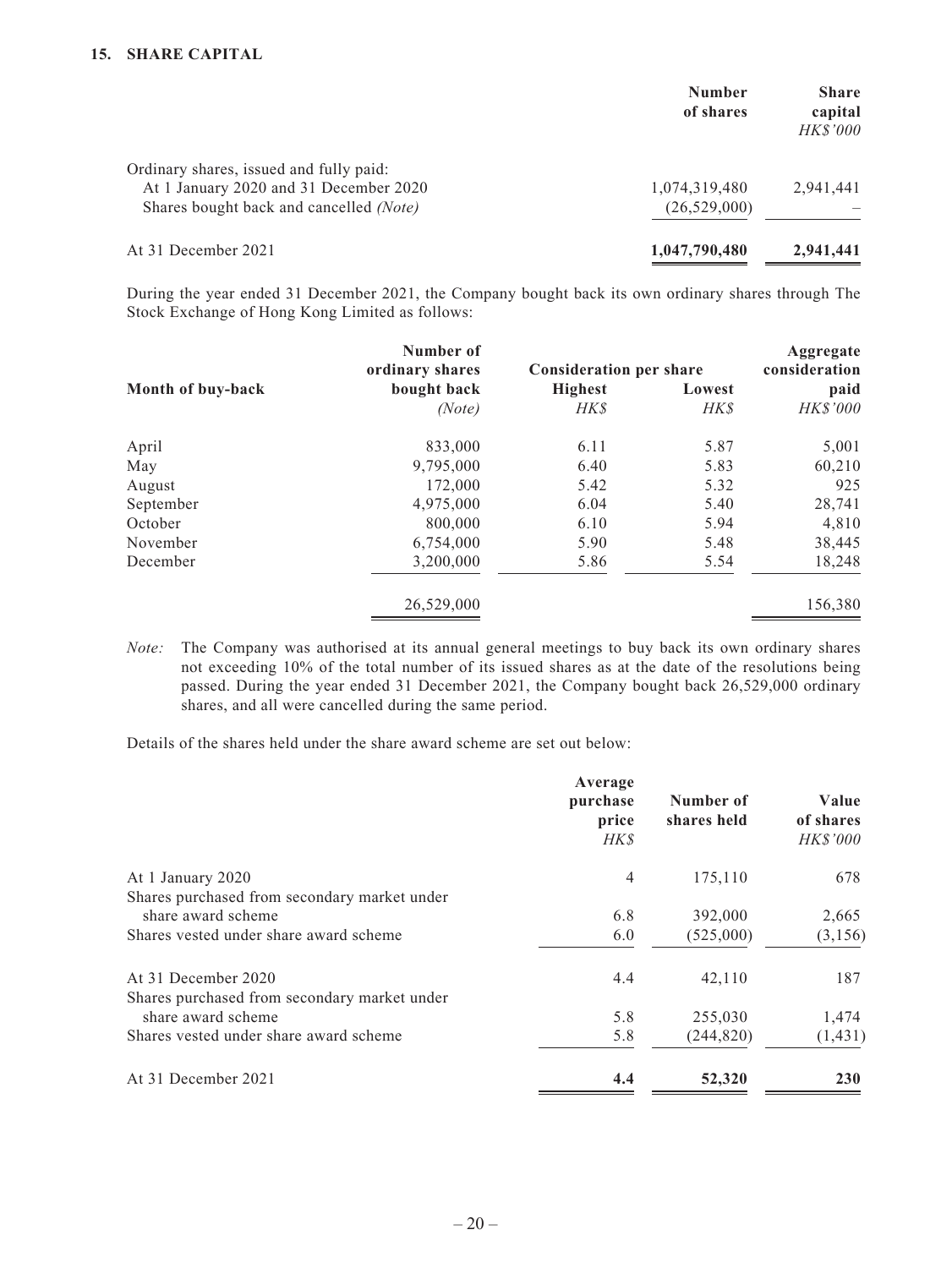#### **16. SHARE-BASED PAYMENT TRANSACTIONS**

On 7 March 2016, a share award scheme (the "Share Award Scheme") was adopted by the Company. The Share Award Scheme is valid and effective for a period of 10 years commencing from 7 March 2016. Pursuant to the rules of the Share Award Scheme, the Group has set up a trust for the purpose of administering the Share Award Scheme and holding the awarded shares before they are vested.

On 25 May 2018, a total of 279,940 award shares (the "2018 Awarded Shares") of the Company have been awarded to certain selected employees (including but not limited to directors, executives, officers and other employees, whether full-time or part-time, of any members of the Group) at no consideration.

120,730 of the 2018 Awarded Shares were vested on 11 June 2018 and 140,940 of the 2018 Awarded Shares were vested on 11 December 2020. During the respective vesting periods, the selected employees remained as a director or an employee of the Company or its subsidiaries. The remaining shares of 7,830 and 10,440 of the 2018 Awarded Shares were cancelled in the years ended 31 December 2018 and 31 December 2020 respectively.

On 17 May 2020 and 11 December 2020, a total of 384,030 award shares (the "2020 Awarded Shares") of the Company have been awarded and vested to certain selected employees (including but not limited to directors, executives, officers and other employees, whether full-time or part-time, of any members of the Group) at no consideration.

On 12 May 2021 and 23 December 2021, a total of 244,820 award shares (the "2021 Awarded Shares") of the Company have been awarded and vested to certain selected employees (including but not limited to directors, executives, officers and other employees, whether full-time or part-time, of any members of the Group) at no consideration.

The following table discloses movements of the Company's share award held by employees during the year:

|                         |                     |                          | Number of shares awarded                     |                               |                                     |                                 |                                                |
|-------------------------|---------------------|--------------------------|----------------------------------------------|-------------------------------|-------------------------------------|---------------------------------|------------------------------------------------|
| Category<br>of grantees | Date of<br>grant    | <b>Vesting</b><br>period | <b>Balance</b><br>as at<br>1 January<br>2021 | Awarded<br>during<br>the year | <b>Vested</b><br>during<br>the year | Cancelled<br>during<br>the year | <b>Balance</b><br>as at<br>31 December<br>2021 |
| Employees               | 12 May 2021         | 17 May 2021              |                                              | 137,200                       | (137,200)                           |                                 |                                                |
| Employees               | 23 December<br>2021 | 23 December<br>2021      |                                              | 107,620                       | (107, 620)                          |                                 |                                                |
|                         |                     |                          |                                              | 244,820                       | (244, 820)                          |                                 |                                                |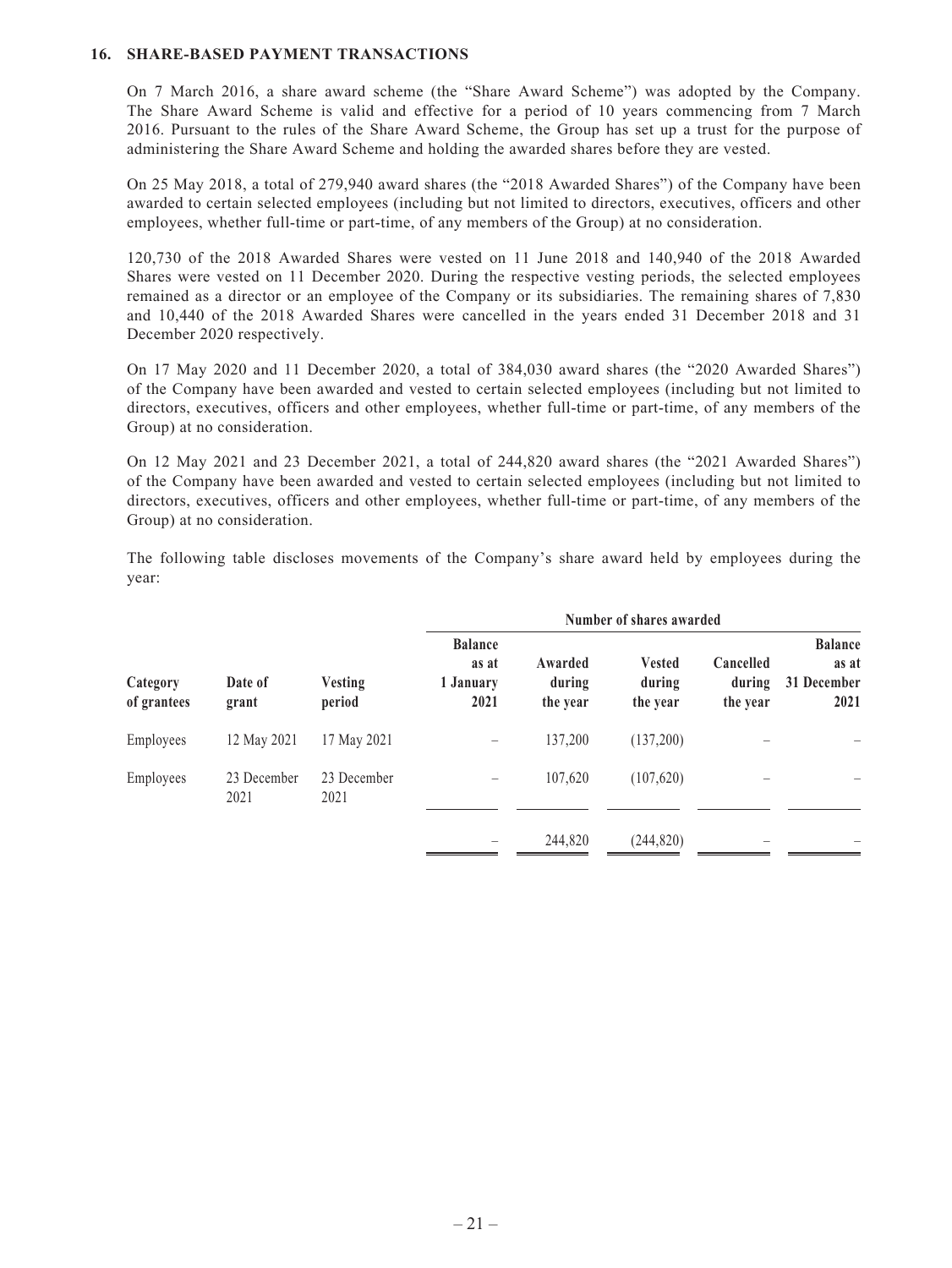|                         | Date of<br>grant    | <b>Vesting</b><br>period                      | Number of shares awarded                     |                               |                                     |                                 |                                                |
|-------------------------|---------------------|-----------------------------------------------|----------------------------------------------|-------------------------------|-------------------------------------|---------------------------------|------------------------------------------------|
| Category<br>of grantees |                     |                                               | <b>Balance</b><br>as at<br>1 January<br>2020 | Awarded<br>during<br>the year | <b>Vested</b><br>during<br>the year | Cancelled<br>during<br>the year | <b>Balance</b><br>as at<br>31 December<br>2020 |
| Employees               | 25 May 2018         | From 25<br>May 2018 to<br>11 December<br>2020 | 151,380                                      |                               | (140, 940)                          | (10, 440)                       |                                                |
| Employees               | 17 May 2020         | 17 May 2020                                   |                                              | 276,910                       | (276,910)                           |                                 |                                                |
| Employees               | 11 December<br>2020 | 11 December<br>2020                           |                                              | 107,120                       | (107, 120)                          |                                 |                                                |
|                         |                     |                                               | 151,380                                      | 384,030                       | (524, 970)                          | (10, 440)                       |                                                |

The estimated fair values of the 2018 Awarded Shares, 2020 Awarded Shares and 2021 Awarded Shares are HK\$4.58, HK\$6.61 and HK\$5.85 respectively per share based on the market trading price of the share at the grant date. The total fair value of the 2018 Awarded Shares, 2020 Awarded Shares and 2021 Awarded Shares are HK\$1,282,000, HK\$2,538,000 and HK\$1,431,000 respectively.

The Group recognised the total expense of HK\$1,431,000 for the year ended 31 December 2021 (2020: HK\$2,754,000) in relation to share award granted by the Company.

#### **17. CAPITAL COMMITMENTS**

|                                                                                                                                       | 2021<br><b>HKS'000</b> | 2020<br><i>HK\$'000</i> |
|---------------------------------------------------------------------------------------------------------------------------------------|------------------------|-------------------------|
| Capital expenditure in respect of acquisition of property, plant and<br>equipment contracted for but not provided in the consolidated |                        |                         |
| financial statements                                                                                                                  | 68.238                 | 20.651                  |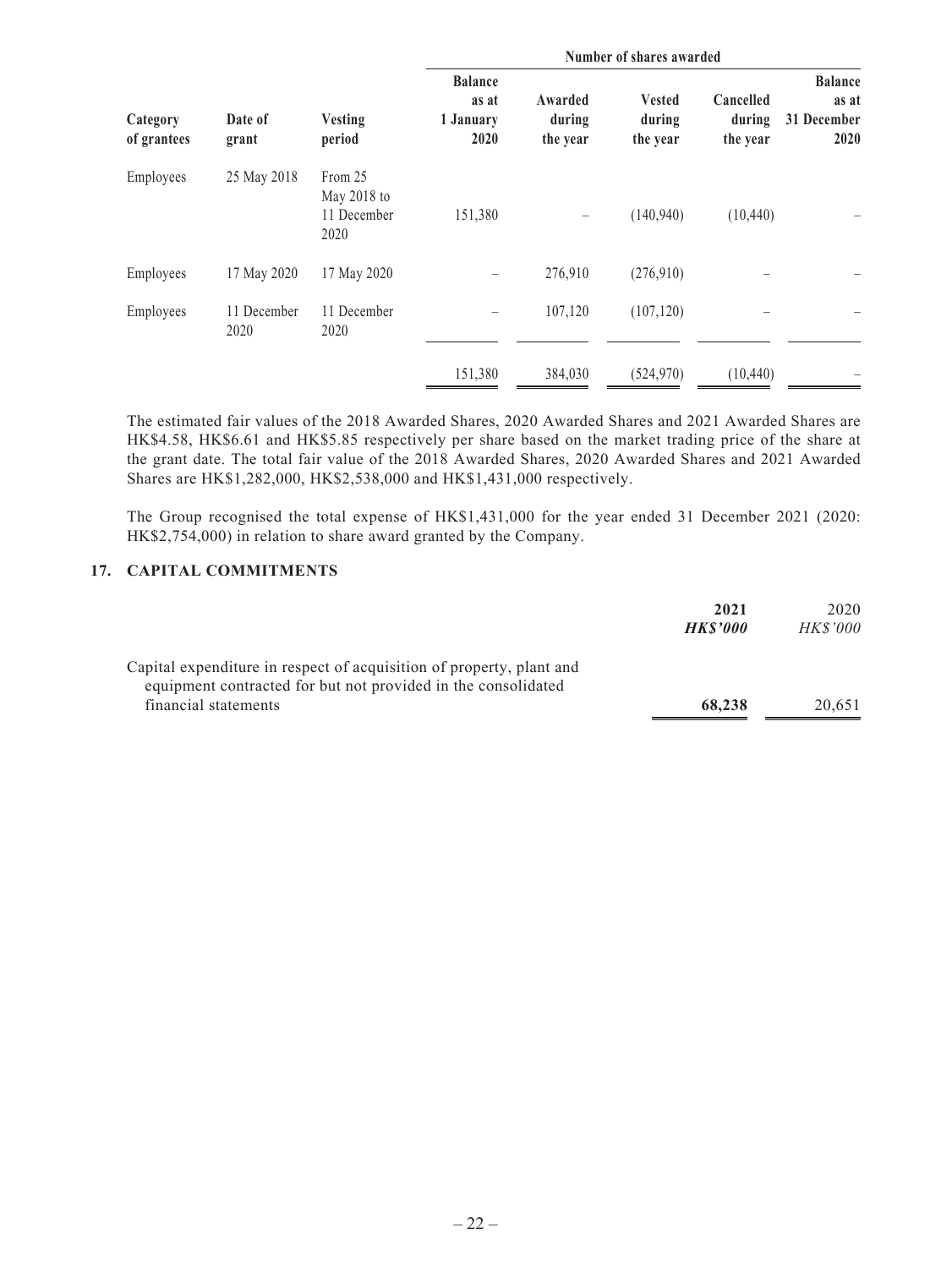## **MANAGEMENT DISCUSSION AND ANALYSIS**

The board of directors (the "Board") of Nissin Foods Company Limited ("Nissin Foods" or the "Company") is pleased to announce the annual results for the year ended 31 December 2021.

## **Analysis of Macro and Business Conditions in 2021 and early 2022**

The challenges brought about by Coronavirus Disease 2019 ("COVID-19" or the "pandemic") have affected not only our lives, but also our economy and society. Since the beginning of 2021, many have adopted work from home practice, minimised social activities and changed their shopping behaviour in response to COVID-19. The long-awaited vaccination program was launched in Hong Kong in February 2021 as a tool to protect its residents from severe illness and death arising from COVID-19. As the vaccination rate climbs steadily over time, we witnessed a more stable pandemic situation and an increasing vaccination rate in mid-2021, the government relaxed certain social distancing restrictions and introduced the "vaccine bubble". People returned to the offices, and the economy gradually recovered with consumption returned. However, as border closures and travel restrictions continue, the local economy, tourism and certain retail and catering businesses continue to be negatively impacted. The overall consumption level has not yet recovered to the pre-COVID-19 level.

In late November 2021, a worrying situation developed regarding COVID-19. A more contagious, but less virulent, Omicron COVID-19 variant has emerged and has started to spread worldwide. In Hong Kong, as well as the PRC, we saw an increased number of infections with mutated variants. As Hong Kong was hit by the fifth wave in January 2022, the government re-introduced a series of stringent anti-epidemic measures, including flight suspension, compulsory quarantine, a ban on dine-in services at restaurants after 6 pm and stringent social distancing measures to curb further outbreak, with the aim of "dynamic zero". This undoubtedly creates a source of uncertainties to gauge economic recovery in the future.

The unprecedented pandemic has negatively impacted the supply chains of raw materials and natural resources. In the instant noodles industry, procurement and logistics costs of a wide range of items such as palm oil, wheat flour and crude oil, were adversely affected. In particular, palm oil prices soared to a historic high, mainly due to labour shortages and supply shortages in palm oil-producing countries. Furthermore, speculative money had entered not only into the financial markets, but also into the commodity markets; and the market prices of various commodities increased sharply, which in turn affected various retail prices worldwide. Governments in some developed countries adopted fiscal policy to stimulate their pandemic-hit economies, while at the same time dealing with rising prices. Their central banks implemented easing monetary policy to stimulate the economies and maintain the financial markets, while steep inflation needs to be tackled urgently in parallel.

In spite of this challenging environment, in 2021, the Company enhanced the signature product, *Cup Noodles* in our product range in line with reinforcement of brand investment. In addition, we have focused on expanding our sales geographical territories in the PRC in order to reach new consumers. In line with the Company's strategic direction, we continue to improve the quality of our products to make them more enjoyable to our consumers. We believe that by regularly enhancing the consumer experience, we can attract new consumers and enhance brand loyalty among existing consumers. Furthermore, we believe that improving the quality of our products will help us, as a socially responsible corporation, to safeguard the wellbeing of our consumers and help the Company progress in the right direction.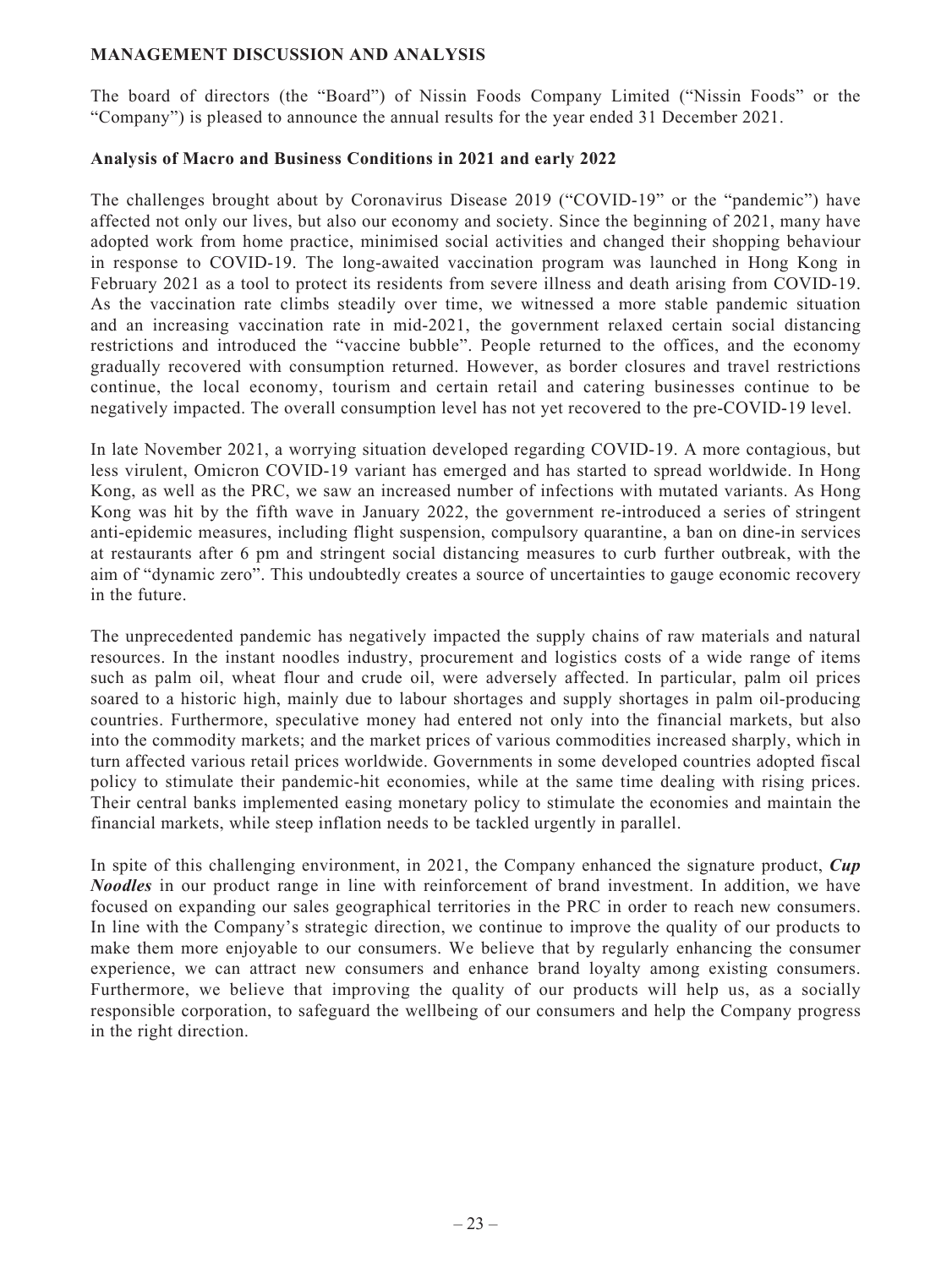## **FINANCIALS**

For the year under review, the PRC operations continuously performed very well under the strategic direction of geographical sales expansion. The sales volume for our signature products achieved a highly positive growth year-on-year and there were uninterrupted brand investments. On the other hand, the Hong Kong operations not only focused on the instant noodles business but also diversified its product portfolio into the non-noodles category. Consolidated revenue increased by 9.9% to HK\$3,866.3 million (2021: HK\$3,518.8 million), primarily attributable to continuous revenue growth from an increase in sale volume of cup-type instant noodles in the PRC operations and an increase in revenue from the diversified portfolio in the Hong Kong operations. Gross profit increased by 5.9% to HK\$1,227.3 million (2020: HK\$1,158.7 million), representing a gross profit margin of 31.7% for the year 2021 (2020: 32.9%). The decrease in gross profit margin was mainly attributable to the substantial price spike of key raw materials year-on-year.

At Adjusted EBITDA level <sup>(Note)</sup>, the Group increased by 6.0% to HK\$604.1 million (2020: HK\$570.0) million), representing the Adjusted EBITDA margin of 15.6% for the year (2020: 16.2%). Profit attributable to owners of the Company increased by 0.6% to HK\$303.8 million (2020: HK\$301.9 million), representing the net profit margin of 7.9% for the year (2020: 8.6%). Profitability declined during the year as a result of the surge in raw material costs, although the Company continued to invest in our brands. The Group's basic earnings per share increased to 28.74 HK cents for the year (2020: 28.11 HK cents) due to a decrease in the weighted average number of shares outstanding attributable to the shares buyback during the year.

*Note:* Adjusted EBITDA is a non-HKFRS measurement used by the management to assess performance of operating segments, allocate resources and make strategic decisions. The measurement basis of Adjusted EBITDA is defined as net profit before net interest expenses, tax, depreciation of property, plant and equipment, depreciation of right-of-use asset and amortisation of trademark. This also excludes share of material gains or losses which are of capital nature of non-operational related and fair value changes on financial assets at fair value through profit or loss.

## **Final Dividend and Special Dividend**

Thanks to the continuous support of our shareholders, we are celebrating the 5th anniversary of the Company's listing in Hong Kong since our initial public offering in December 2017 and the 50th anniversary of the birth of *Cup Noodles*. Taking into account that the Company has maintained relatively good operating momentum in recent years and solid balance sheet, in order to share the joy of both anniversaries with our shareholders, the Board recommends the payment of a final dividend of 14.56 HK cents per share and a special dividend of 2.91 HK cents per share, totalling 17.47 HK cents per share to shareholders whose names appear on the register of members of the Company as at 20 June 2022, representing an increase of 3.42 HK cents per share over last year's dividend (2020: final dividend per share of 14.05 HK cents and no special dividend). The total dividend is expected to amount to approximately HK\$182.3 million. The payout ratio will be 60.8% for the year (2020: 50.0%).

## **BUSINESS REVIEW**

#### **Hong Kong Operations**

In Hong Kong, in the second half of 2021, we saw a series of weeks with no local COVID-19 cases from October to mid-December, and a rising vaccination rates. As a result, our lifestyles had briefly resumed to normal with the easing of certain social distancing measures. Also, panic buying frenzy and hoarding of basic necessities subsided during the year. However, with travel restrictions and Hong Kong's borders to the PRC and overseas not being completely open, overall consumption levels had yet to return to the pre-COVID-19 levels.

Under the pandemic, we also observed consumers having a heightened attention to health, which was one of reasons that consumers in Hong Kong sought higher quality food items from trustworthy brands. In the circumstances, the Company has been able to expand the non-instant noodles category businesses.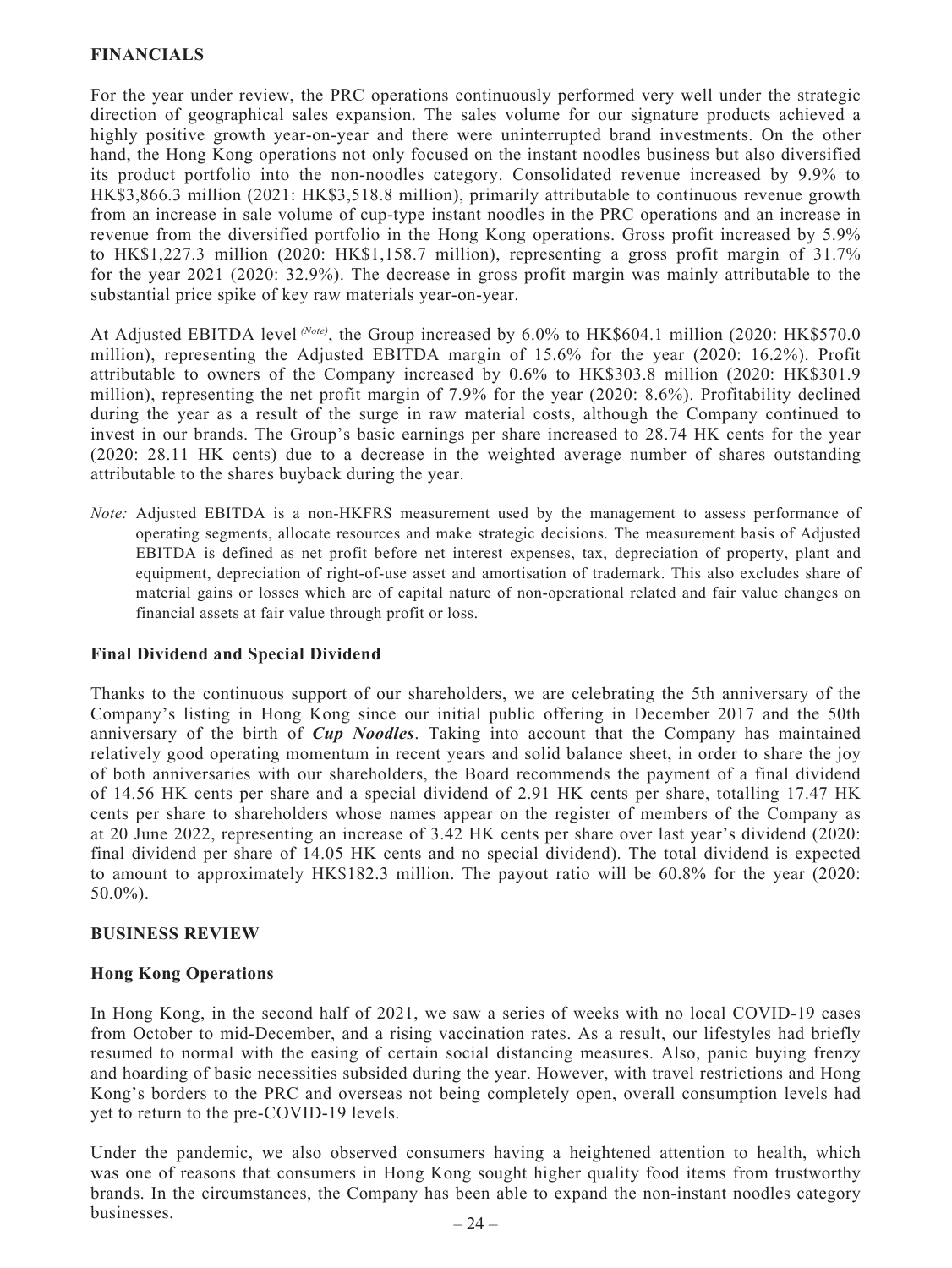Revenue from the Hong Kong operations increased by 3.4% to HK\$1,466.2 million (2020: HK\$1,418.4 million) thanks to an increase in revenue in the non-instant noodle business from frozen food, vegetable and fruit juices, fresh-cut vegetables, confectionery and distribution business in the absence of the sudden surge in demand especially in the bag-type instant noodles under the pandemic in early 2020. Currently, revenue from the Hong Kong operations accounted for 37.9% (2020: 40.3%) of the Group's revenue.

In terms of segment results, the Hong Kong operations substantially decreased by 25.4% to HK\$123.5 million (2020: HK\$165.5 million), mainly attributable to the surge in raw materials prices and the expenses related to our brand investments.

## **Instant Noodles Business**

For the year under review, as the lifestyles in Hong Kong had returned to normal for a certain period of time, the performance for the cup-type instant noodles almost returned to the level of year 2020 with solid growth in its sales volume towards the end of 2021.

Celebrating the 50th anniversary of Cup Noodles in 2021, the Company introduced a revamp to the *Cup Noodles* brand with smoother noodles and improved soup quality, bringing excellent dining experiences for our beloved customers. Following the launch of the famous Hokkaido shrimp ramen with the "Fresh Shrimp Salt Flavour", the Company added a new dimension to the *Cup Noodles* brand by combining the popular pork bone soup flavour with the popular shrimp ramen soup base to create a new "Fresh Shrimp Pork Bone Soup Flavour". Also, the Company kept up efforts to offer high-quality noodles under the *Demae Iccho* brand with Hokkaido's wheat flour renowned for its fine texture and fresh wheat flavour, which was highly praised by consumers. Also, to further complement the instant noodles portfolio, the Company launched additional offerings under the *Doll* brand to allow our consumers to enjoy a series of novel and innovative products. For instance, we launched the Sichuan Style Spicy Chicken Flavour Soup Noodle under the *Doll* brand in November 2021.

## **Non Noodles business**

There was a steady increase in the sales volume of packed fresh-cut vegetables as the number of supermarkets selling them was increasing and they were becoming more popular among healthconscious consumers who favour fresh vegetables. Also, the sales in granola were also increasing, not only in Hong Kong and mainland China, but also in Singapore and Thailand. Kagome's vegetable juice business was steadily expanding with increasing sales volume. For the distribution business of MC Marketing & Sales (Hong Kong) Limited ("MCMS"), the decline in sales to airport, hotels and catering businesses due to the impact of COVID-19 was largely offset by the increase in sales of seasonings and other products to retailers.

## **The PRC Operations**

The PRC's economy posted robust growth in 2021, boosted by the entrenched recovery after the containment of COVID-19 as domestic demand continued to gain traction. Real consumption growth gradually improved to the pre-COVID-19 level with enhanced consumer confidence. As reported by the National Bureau of Statistics of the PRC, the retail sales delivered 12.5% growth year-on-year, demonstrating a solid recovery from the pandemic.

For the year under review, the Company repeatedly recorded a positive revenue growth year-onyear, beating a higher comparable base in 2020, running a proven business model, and demonstrating our commitment to the PRC operations. Revenue increased by 14.3% (in local currency: 6.6%) to HK\$2,400.2 million (2020: HK\$2,100.4 million), thanks to the growth in the sales volume from the cup-type instant noodles as customers continuously preferred new tastes and better quality products. The joint venture distribution business also inorganically contributed to the revenue on a full-year basis. Currently, revenue from the PRC operations accounted for 62.1% (2020: 59.7%) of the Group's revenue.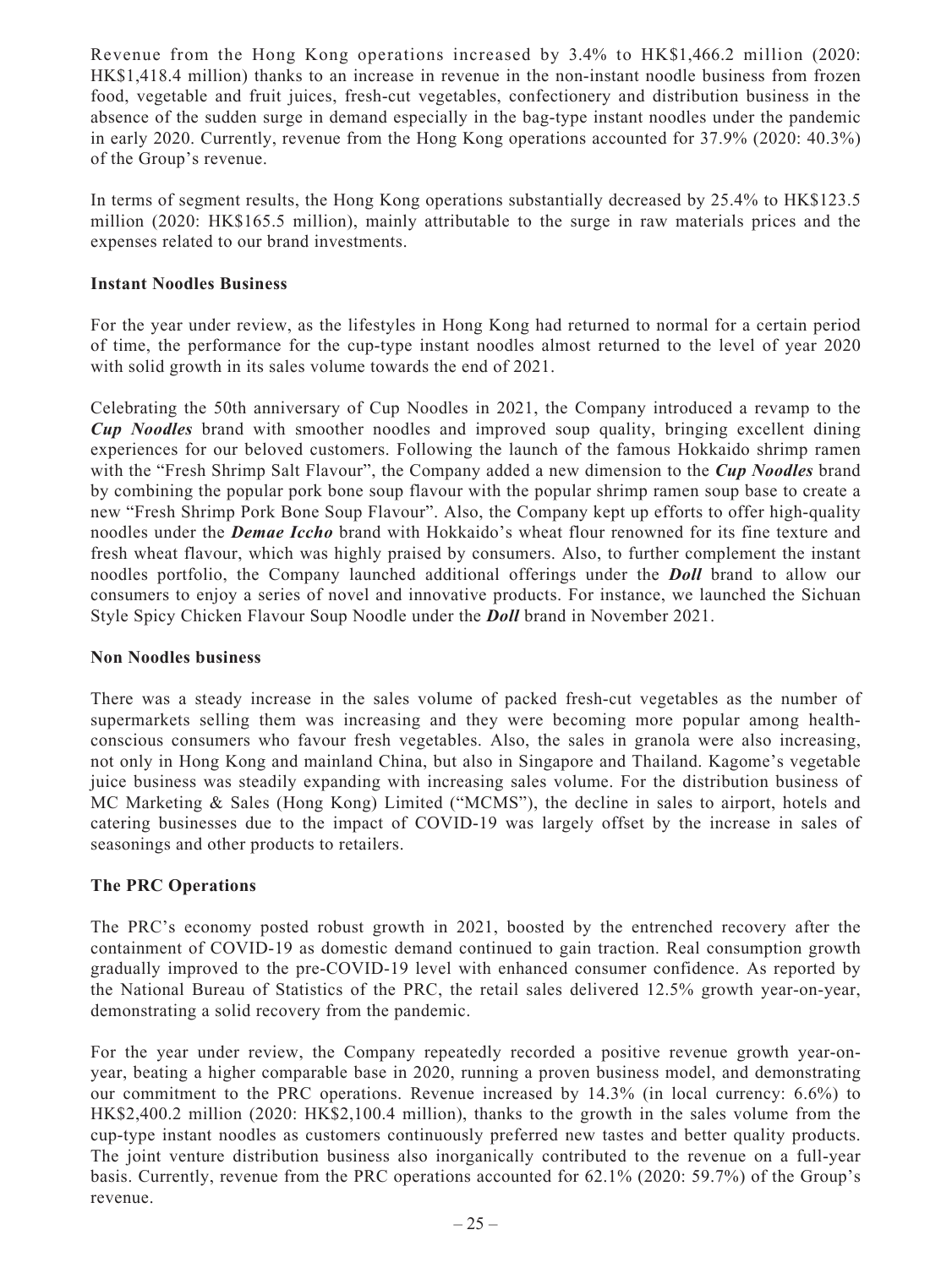Segment results in the PRC operations significantly increased by 21.0% to HK\$299.1 million (2020: HK\$247.1 million), mainly attributable to the increase in the sales volume of cup-type instant noodles, but offset by the surge in raw material costs.

Sales volumes of the PRC's flagship *Cup Noodles* brand grew at a double-digit growth rate. Same as in the Hong Kong operations, the product revamp has also been rolled out in the PRC since May 2021 to celebrate the 50th anniversary of *Cup Noodles*, to upgrade the quality of noodles and soup. In relation to the *Cup Noodles* Big brand, as the spicy pork bone (tonkotsu) soup flavour launched in 2020 was well-received, we launched a spicy shrimp soup flavour in the PRC in September 2021. The Company continuously executed brand investment in its unique instant noodles in the PRC so as to enhance the brand loyalty. Along this direction, the bowl-type Nissin *U.F.O.* Stir Noodles was redesigned with an improved lid for draining hot water for convenience and safety while its sauce was reinvented with a richer taste, which not only delivers a more satisfying consumption experience but also makes an even more value-added product.

In the PRC, sales promotions included a crossover with a famous Japanese animation. The Company introduced new packaged products featuring its animation characters. The Company also launched different crossover promotional campaigns with the same characters. To promote and increase the sales of the renewed products, the Company advertised renewed *Cup Noodles* on high-speed trains, taking over the walls and doors of the luggage cabinets with *Cup Noodles* and animation characters.

The distribution business in Shanghai launched in April 2020 engaging in the distribution of Japanese third parties brand confectionery and beverages strived to expand sales volume of *Kagome* vegetable and fruit juice and our brand of granola through its sales network. The results were in line with the Company's expectations.

## **Zhuhai Nissin Packaging Company Limited**

Regarding the new packaging materials manufacturing plant located in Zhuhai as announced in July 2019, the plant construction was completed in September 2021 and full-scale production commenced in December 2021 after the trial operation. It primarily produces soft packaging materials, including packaging films for bag-type instant noodles, cup-type instant noodles, liquids, and powders.

## **SUBSEQUENT EVENT AFTER THE REPORTING PERIOD**

As announced on 23 December 2021, the Company and Mitsubishi Corporation ("Mitsubishi") entered into a share sales and purchase agreement, pursuant to which the Company agreed to purchase, and Mitsubishi agreed to sell, 300 ordinary shares of MCMS, representing 30% of the total issued shares of MCMS for the consideration of approximately HK\$13.7 million (the "Acquisition"). The completion of the Acquisition took place on 5 January 2022.

With effective from the completion date, the Company holds 81% interest in MCMS and MCMS remains as a non-wholly own subsidiary of the Company.

During the period from 6 January to 20 January 2022, the Company bought back a total of 4,099,000 shares of the Company at price ranging from HK\$6.17 to HK\$6.50 per share, with an approximate aggregated consideration of HK\$25.99 million on The Stock Exchange of Hong Kong Limited (the "Stock Exchange"). All shares were cancelled on 23 February 2022. As at the date of this announcement, the total number of issued shares is 1,043,691,480 shares.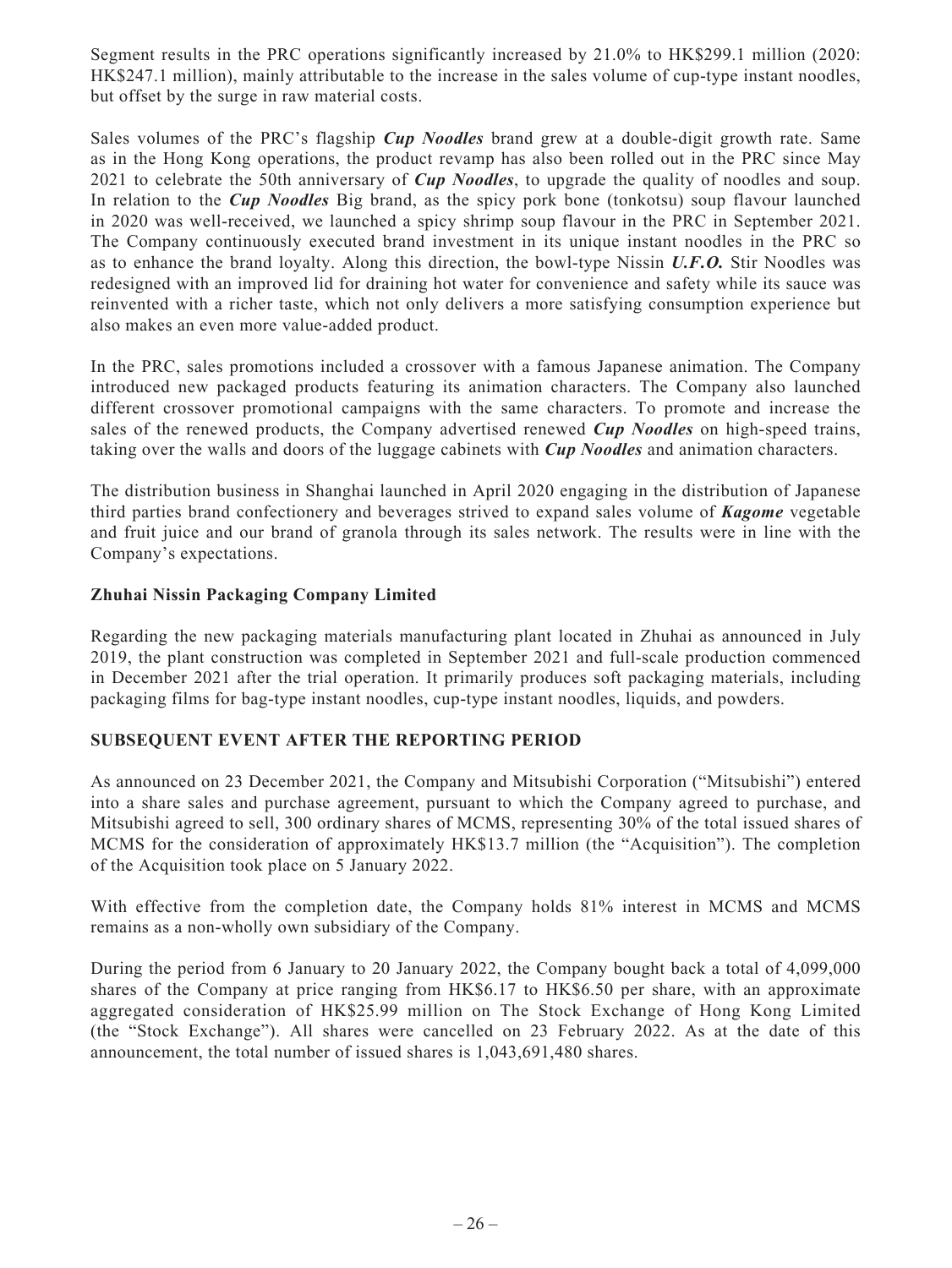## **FINANCIAL REVIEW**

## **Liquidity, Financial Resources and Gearing Ratio**

As at 31 December 2021, total assets of the Group amounted to HK\$5,259.6 million (31 December 2020: HK\$5,183.9 million) and the total equity was HK\$4,116.3 million (31 December 2020: HK\$4,043.1 million). The Group's working capital was HK\$2,048.5 million (31 December 2020: HK\$2,231.3 million), represented by the difference between the total current assets of HK\$3,108.9 million (31 December 2020: HK\$3,296.6 million) and the total current liabilities of HK\$1,060.4 million (31 December 2020: HK\$1,065.3 million). The current ratio was 2.9 as at 31 December 2021 (31 December 2020: 3.1).

The financial position of the Group remained healthy with net cash of approximately HK\$1,894.2 million (31 December 2020: HK\$2,115.0 million) and HK\$180.8 million (31 December 2020: HK\$180.8 million) in available banking facilities as at 31 December 2021. The Group had no external borrowing and the gearing ratio was nil as at 31 December 2021 (31 December 2020: Nil).

## **Capital Expenditure**

The Group's capital expenditure was HK\$315.9 million during the year under review (2020: HK\$259.7 million), which was mainly due to the investments on the production plants, machinery and equipment in Hong Kong and the PRC.

## **Capital Commitment**

The Group had capital commitment in respect of acquisition of property, plant and equipment contracted for but not provided of HK\$66.6 million as at 31 December 2021 (31 December 2020: HK\$20.7 million).

## **Financial Risk Management**

The Group had not entered into nor traded in derivative financial instruments either for hedging or speculative purposes. The Company and its several subsidiaries of the Company have foreign currency sales and purchases, which expose the Group to foreign currency risk. As HK Dollar is currently pegged to US Dollar, the Company considered that the Group's exposure to fluctuation in HK Dollar against US Dollar is limited. The currencies giving rise to this risk are primarily Japanese Yen and Renminbi against HK Dollar.

## **Contingent Liability**

As at 31 December 2021, the Group had no material contingent liability (31 December 2020: Nil).

## **Pledge of Assets**

The Group did not have pledged assets as at 31 December 2021 (31 December 2020: Nil).

## **Use of Proceeds from Global Offering**

The shares of the Company have been listed on the Main Board of the Stock Exchange since 11 December 2017 (the "Listing"). The total proceeds from the Global Offering involving the issue of 268,580,000 ordinary shares of the Company amounted to approximately HK\$950.8 million. As at 31 December 2021, the Group held the unutilised net proceeds as deposit with licensed institutions in Hong Kong.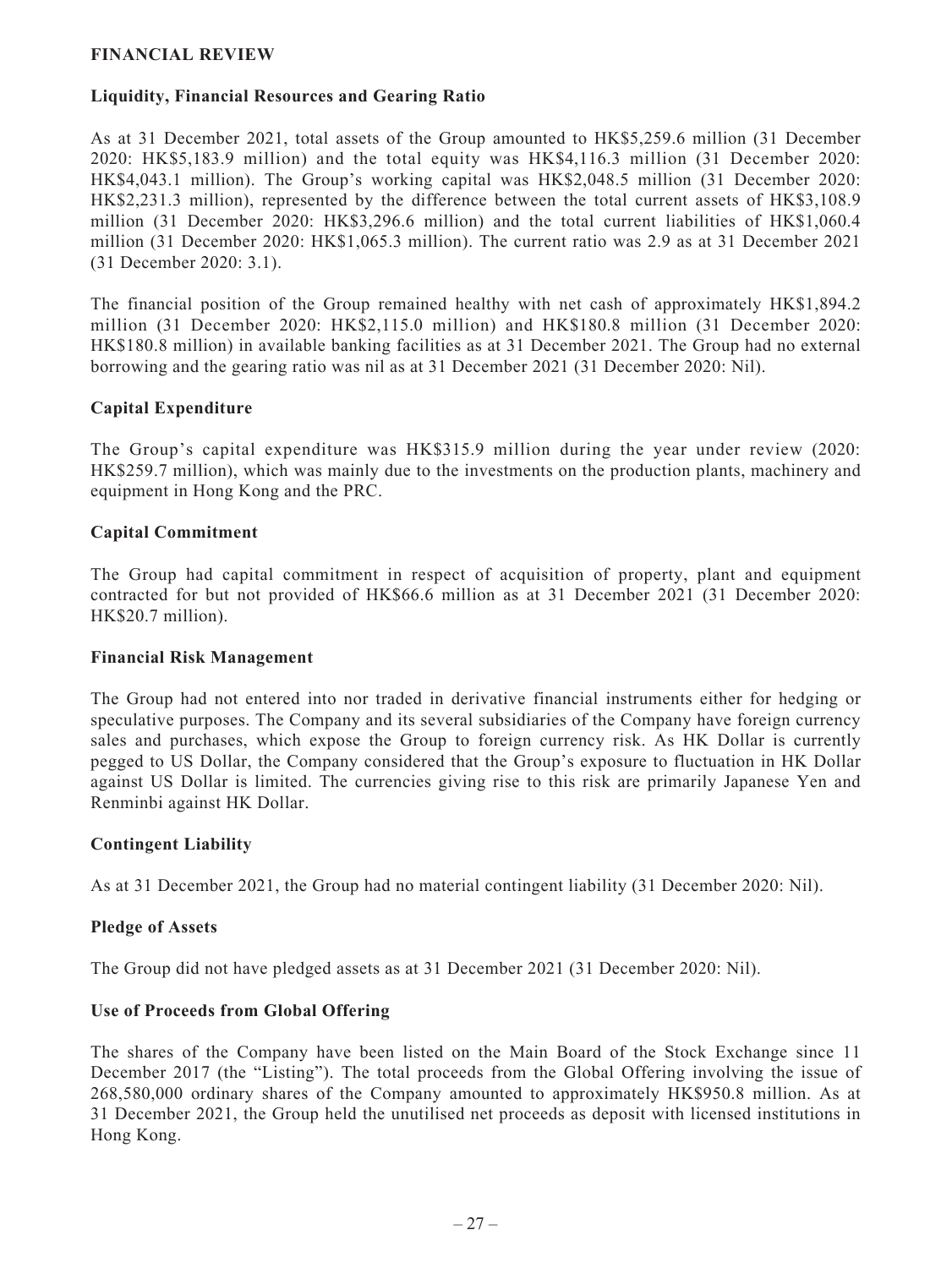According to the proposed applications of the proceeds set out in the section headed "Future Plans and Use of Proceeds" in the Prospectus, the utilisation of the net proceeds from the Listing to 31 December 2021 was shown on the below table:

| <b>Usage disclosed in the Prospectus</b> |        | <b>Planned</b> use of<br>HK\$ million | <b>Utilised net</b><br>proceeds up to<br>the net proceeds 31 December 2021 31 December 2021<br>HK\$ million | Unutilised net<br>proceeds up to<br>HK\$ million |
|------------------------------------------|--------|---------------------------------------|-------------------------------------------------------------------------------------------------------------|--------------------------------------------------|
| Further expanding and upgrading          |        |                                       |                                                                                                             |                                                  |
| production plants and facilities         | 45%    | 409.8                                 | 409.8                                                                                                       | 0.0                                              |
| Further expanding sales and              |        |                                       |                                                                                                             |                                                  |
| distribution network                     | 10%    | 91.1                                  | 91.1                                                                                                        | 0.0                                              |
| Enhancing research and development       |        |                                       |                                                                                                             |                                                  |
| capabilities                             | $5\%$  | 45.5                                  | 45.5                                                                                                        | 0.0                                              |
| Partnerships and/or acquisitions         | $30\%$ | 273.2                                 | 148.0                                                                                                       | 125.3                                            |
| Working capital                          | 10%    | 91.1                                  | 91.1                                                                                                        | 0.0                                              |
| <b>Net Proceeds</b>                      |        | 910.8                                 | 785.5                                                                                                       | 125.3                                            |

## **FUTURE PROSPECTS**

Looking forward, unless and until the pandemic is contained and daily life resumes normal, the raw material price fluctuation will continue to impact the manufacturing businesses for the time being.

In the PRC, the Company has taken various measures to improve production efficiency and reduce a wide range of costs in order to alleviate these price pressures. However, these measures are insufficient to absorb the constantly rising cost of raw materials. In this challenging economic environment, the PRC operations implemented a mid-single-digit percentage increase on average for the ex-factory prices of cup-type and bag-type instant noodles in the PRC, with effective from 1 March 2022. This is the first price adjustment in the PRC over the past 11 years. The Company will continue to focus on expanding our sales geographical territories and investing in our brands. Consumption is expected to continue to grow in China, with per capita spending increasing. We are confident in our track record of growing sales of value-added products and will continue to expand our business area, particularly in Northern China and Western China, where we will be able to increase our in-store sales. In December 2021, we started production in our packaging materials factory in Zhuhai. As its production for soft packaging material has been ramping up in line with its original plan, we foresee a positive impact on our packaging material cost from in-house procurement from the beginning of the first operating year, offsetting depreciation cost from the new plant and equipment.

In Hong Kong, market prices for palm oil and wheat flour have substantially soared, leading to a huge increase in procurement costs. The Company also have implemented a number of cost-saving measures. However, they cannot completely offset the higher raw material costs. Therefore, effective from 1 April 2022, the Hong Kong operations will also increase the ex-factory prices of certain bagtype and container-type instant noodles by a mid-to-high-single-digit percentage. The Company would also strive to enhance product quality alongside the price adjustment. The launch of new round of Consumption Voucher Scheme starting from April 2022 is expected to help stimulate local consumption in the near-term, especially on small-value items such as groceries. In addition, to ensure sustainable growth, the Hong Kong operations will focus on increasing sales from our noninstant noodle business. In particular, it will further strengthen the frozen food, distribution business, confectionery business, vegetable business and beverage business to enhance the synergy with the non-instant noodle business in the PRC and also to increase the profit margin. Furthermore, we were awarded a maximum funding support of HK\$15 million from the Re-Industrialisation Funding Scheme launched by the Innovation and Technology Commission of the Hong Kong government in November 2021, to be used for the installation of a new smart production line in Hong Kong. The Company will implement factory digital transformation, including employing robotics, sensors and smart systems for the production of instant noodle products, enabling real-time monitoring of the production process and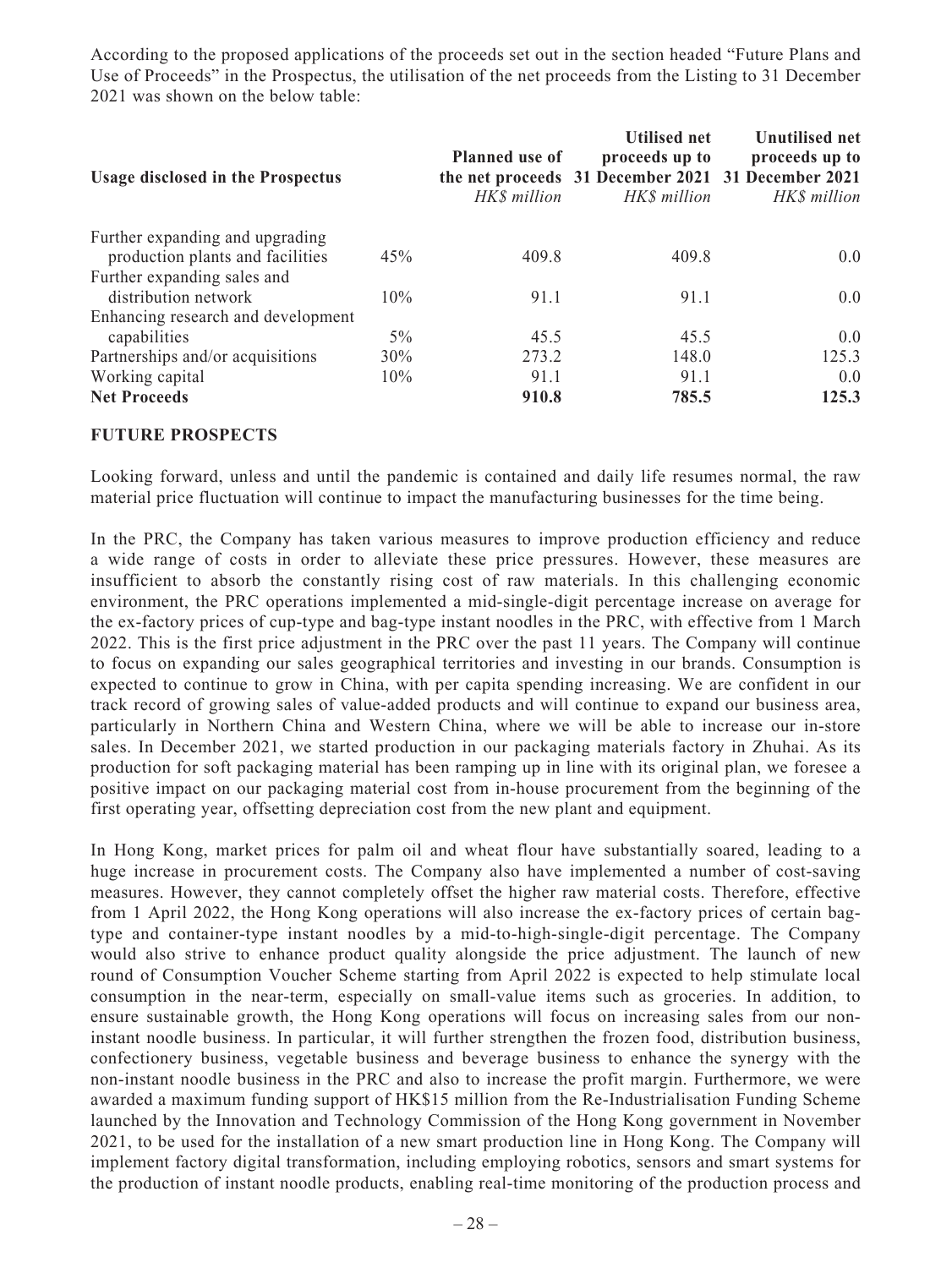re-strengthening our cost competitiveness. Scheduled for completion by July 2023, the new line will improve production and space efficiency, as well as production flexibility, which is in line with Nissin Foods' business development strategy.

## **SIGNIFICANT INVESTMENTS, ACQUISITIONS AND DISPOSALS**

On 14 April 2021, the Group acquired 100% interest in Ming Fong Packaging & Chemicals Limited at a cash consideration of HK\$48,900,000. Ming Fong Packaging & Chemicals Limited holds a portfolio of plants and machineries and a right-of-use of the land and leasehold property which are all located in Hong Kong. The acquisition of such equity did not constitute notifiable transaction of the Company under the Rules Governing the Listing of Securities on the Stock Exchange (the "Listing Rules").

During the year under review, except for the aforesaid acquisition, there were no material acquisitions or disposals of subsidiaries, associates and joint ventures by the Group and the Group did not hold any significant investments.

## **EMPLOYMENT AND REMUNERATION POLICY**

As at 31 December 2021, the total number of staff of the Group was approximately 3,590 (31 December 2020: 3,500) with staff costs (excluding directors' remuneration) amounting to HK\$696.0 million for the year. Remuneration package is determined with reference to the individual performance, qualification and experience of employees concerned and prevailing industry practice. The Group provides mandatory provident fund entitlement to its employees in Hong Kong.

## **CORPORATE GOVERNANCE**

The Group is committed to the maintenance of good corporate governance practices as set out in the Code Provisions of the Corporate Governance Code (version up to 31 December 2021) (the "CG Code") contained in Appendix 14 to the Listing Rules. The Company has complied with code provisions as set out in the CG Code for the year ended 31 December 2021 except the following:

Pursuant to Provision A.2.1 of the CG Code, the roles of chairman and chief executive officer should be separate and should not be performed by the same individual. Mr. Kiyotaka Ando is currently the Chairman of the Board and the Chief Executive Officer, responsible for strategic planning and managing of the Group's overall business and operations. Mr. Ando has been responsible for overall management of the Group since 2009. The Board believes that the current structure enables the Company to make and implement business decision swiftly and effectively which promotes the Group's development in line with other strategies and business direction. The Board considers that the balance of power and authority, accountability and independent decision-making under the present arrangement will not be impaired because of the diverse background and experience of the independent non-executive directors. Further, the Audit Committee, which consists exclusively of independent non-executive directors, has free and direct access to the Company's external auditors and independent professional advisers when it considers necessary.

## **AUDIT COMMITTEE**

The Company has established the Audit Committee with written terms of reference in compliance with the CG Code. The Audit Committee comprises three Independent Non-executive Directors of the Company. The principal duties of the audit committe include the review of the Group's financial reporting procedures, risk management and internal control and financial results. Disclosure of financial information in this announcement complies with Appendix 16 to the Lisitng Rules. The Audit Committee has reviewed the audited consolidated financial statements of the Group for the year ended 31 December 2021, including the accounting principles and practices adopted by the Group and discussed auditing, financial reporting matters and results announcement in conjunction with the Company's external auditor.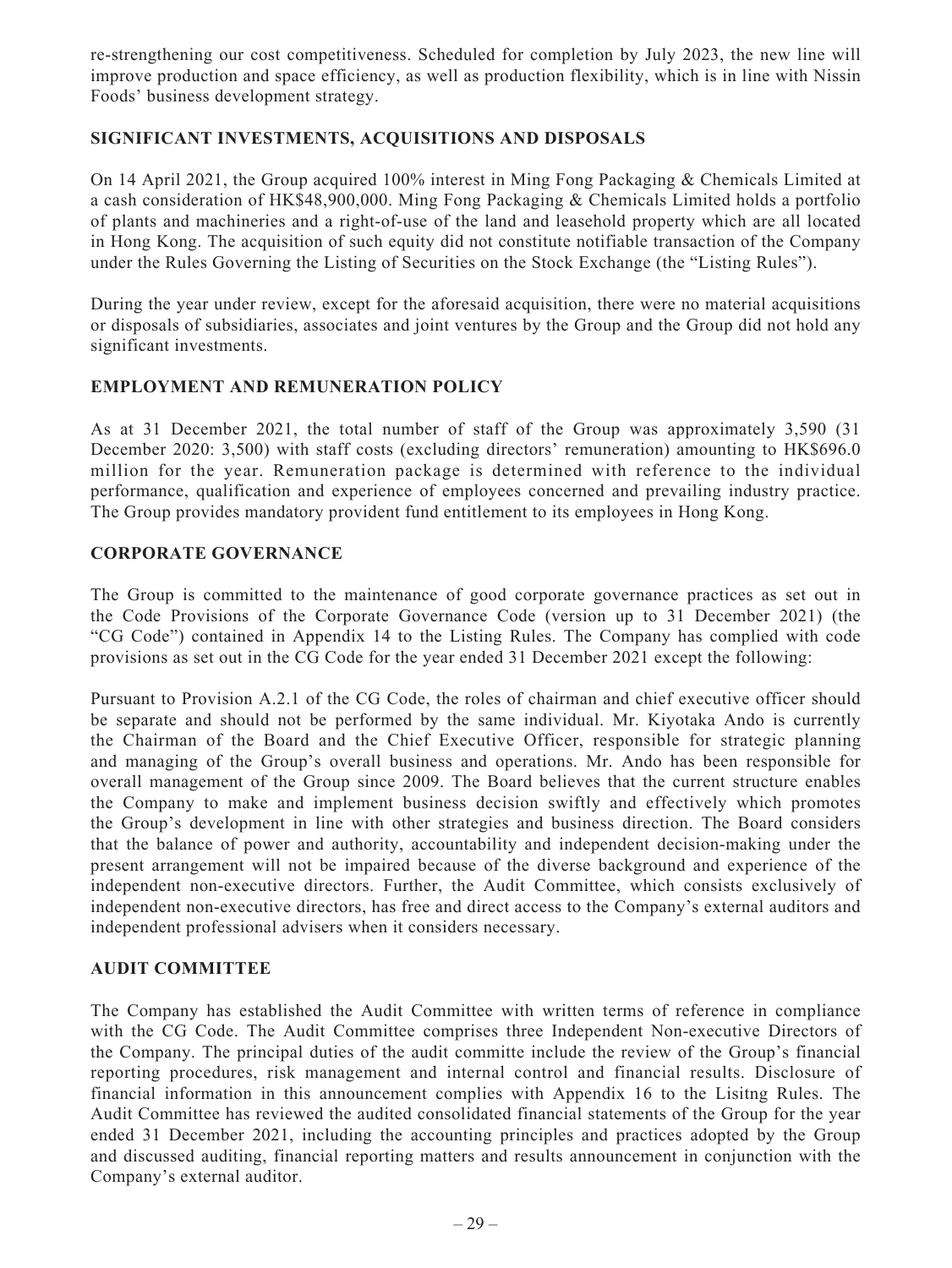## **SCOPE OF WORK OF MESSRS. DELOITTE TOUCHE TOHMATSU**

The figures in respect of the Group's consolidated statement of financial position, consolidated statement of profit or loss and other comprehensive income and the related notes thereto for the year ended 31 December 2021 as set out in the preliminary announcement have been agreed by the Company's external auditor, Messrs. Deloitte Touche Tohmatsu, to the amounts set out in the Group's audited consolidated financial statements for the year. The work performed by Messrs. Deloitte Touche Tohmatsu in this respect did not constitute an assurance engagement in accordance with Hong Kong Standards on Auditing, Hong Kong Standards on Review Engagements or Hong Kong Standards on Assurance Engagements issued by the Hong Kong Institute of Certified Public Accountants and consequently no assurance has been expressed by Messrs. Deloitte Touche Tohmatsu on the preliminary announcement.

## **DIRECTORS' SECURITIES TRANSACTIONS**

The Company has adopted the Model Code for Securities Transactions by Directors of Listed Issuers (the "Model Code") set out in Appendix 10 to the Listing Rules. Specific enquiry has been made of all Directors confirming that they have complied with the Model Code for the year ended 31 December 2021.

## **PURCHASE, SALE OR REDEMPTION OF LISTED SECURITIES**

The Company bought back a total of 26,529,000 Shares on the Stock Exchange at an aggregate consideration of approximately HK\$156.38 million for the year ended 31 December 2021 (2020: Nil) at price ranging from HK\$5.32 to HK\$6.40 per share. The particulars of the buyback are set out in Note 15 to the consolidated financial statements.

Save as disclosed above, neither the Company nor any of its subsidiaries purchased, sold or redeemed any of the Company's listed securities for the year ended 31 December 2021.

## **DIVIDENDS**

The Board recommends payment of a final dividend of 14.56 HK cents per share and a special dividend of 2.91 HK cents per share in respect of the year ended 31 December 2021 to be payable to the shareholders of the Company whose names appear on the register of members of the Company as at 20 June 2022. Subject to the approval of the Company's shareholders at the forthcoming annual general meeting of the Company to be held on 9 June 2022 (the "AGM"), the proposed final dividend and special dividend will be paid to the Company's shareholders on 29 June 2022.